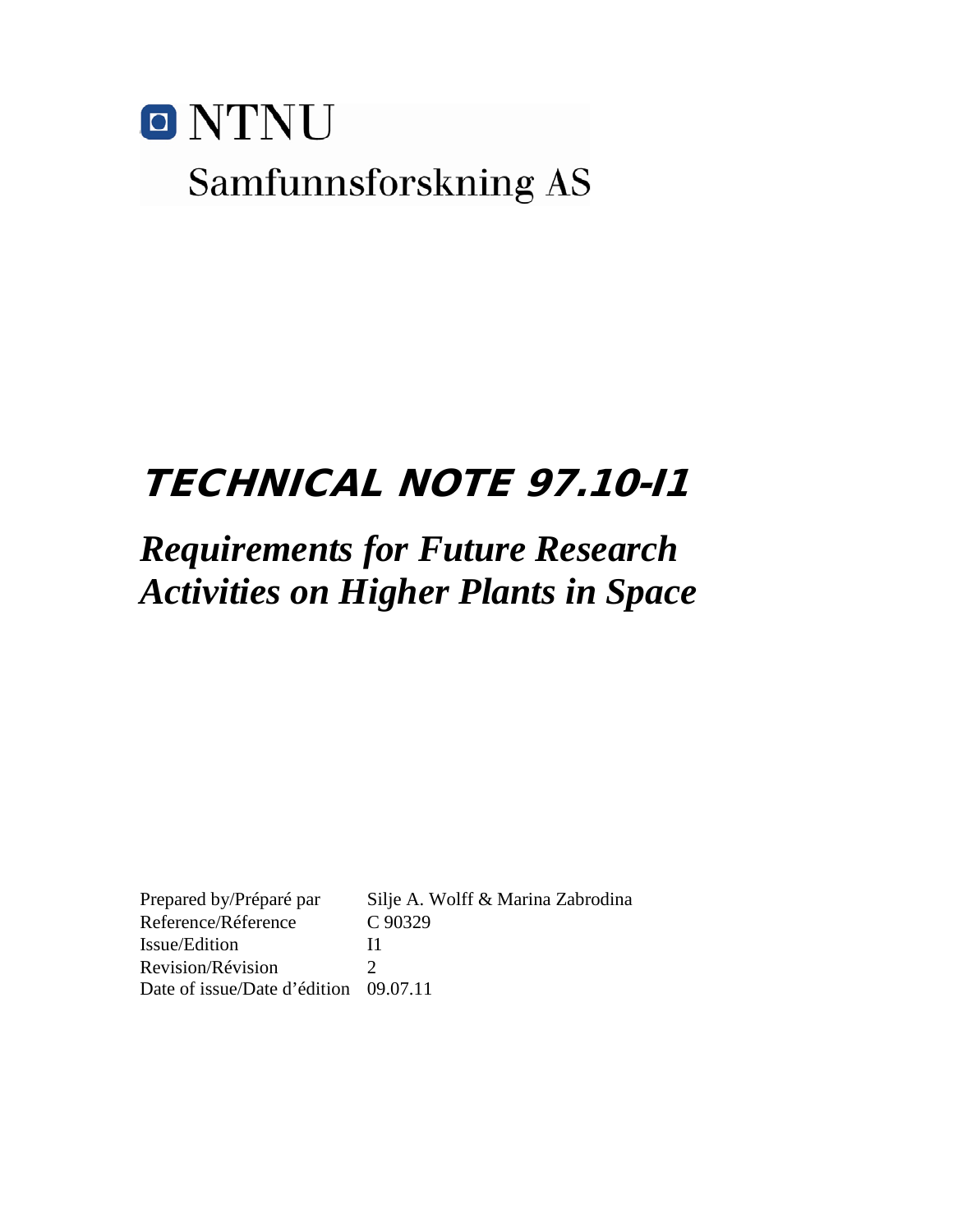

**Requirements for Future Research Activities on Higher Plants in Space**



### APPROVAL

| Title | Requirements for Future Research Activities   Issue |         | $\vert$ I1   Revision   2 |  |
|-------|-----------------------------------------------------|---------|---------------------------|--|
| Titre | on Higher Plants in Space                           | Edition | Révision                  |  |

| Author | Silje Aase Wolff | Date | 09.07.11 |
|--------|------------------|------|----------|
| Auteur |                  | Date |          |

| Approved by         | Date |  |
|---------------------|------|--|
| <i>Approuve par</i> | Date |  |

### CHANGE LOG

| Issue/ <i>Edition</i> | Revision/ <i>Révision</i> | Status/ <i>Statut</i> | Date/ <i>Date</i> |
|-----------------------|---------------------------|-----------------------|-------------------|
|                       |                           | Released              | 09.06.2010        |
|                       |                           | Released              | 20.12.2010        |
|                       |                           | Released              | 08.07.2011        |

#### Distribution List

| Name/Nom            | Company/Société                  | Quantity/<br>Quantité |
|---------------------|----------------------------------|-----------------------|
| Ann-Iren Kittang    | NTNU Sam.forsk. AS/CIRIS, Norway |                       |
| Liz Helena Coelho   | NTNU Sam.forsk. AS/CIRiS, Norway |                       |
| Irene Karoliussen   | NTNU Sam.forsk. AS/CIRiS, Norway |                       |
| Silje Wolff         | NTNU Sam.forsk. AS/CIRiS, Norway |                       |
| Tor-Henning Iversen | NTNU-IBI, Norway                 |                       |
| Knut Fossum         | NTNU Sam.forsk. AS/CIRiS, Norway |                       |
| Christel Paillé     | <b>ESA-TEC</b>                   |                       |
| Christophe Lasseur  | <b>ESA-TEC</b>                   |                       |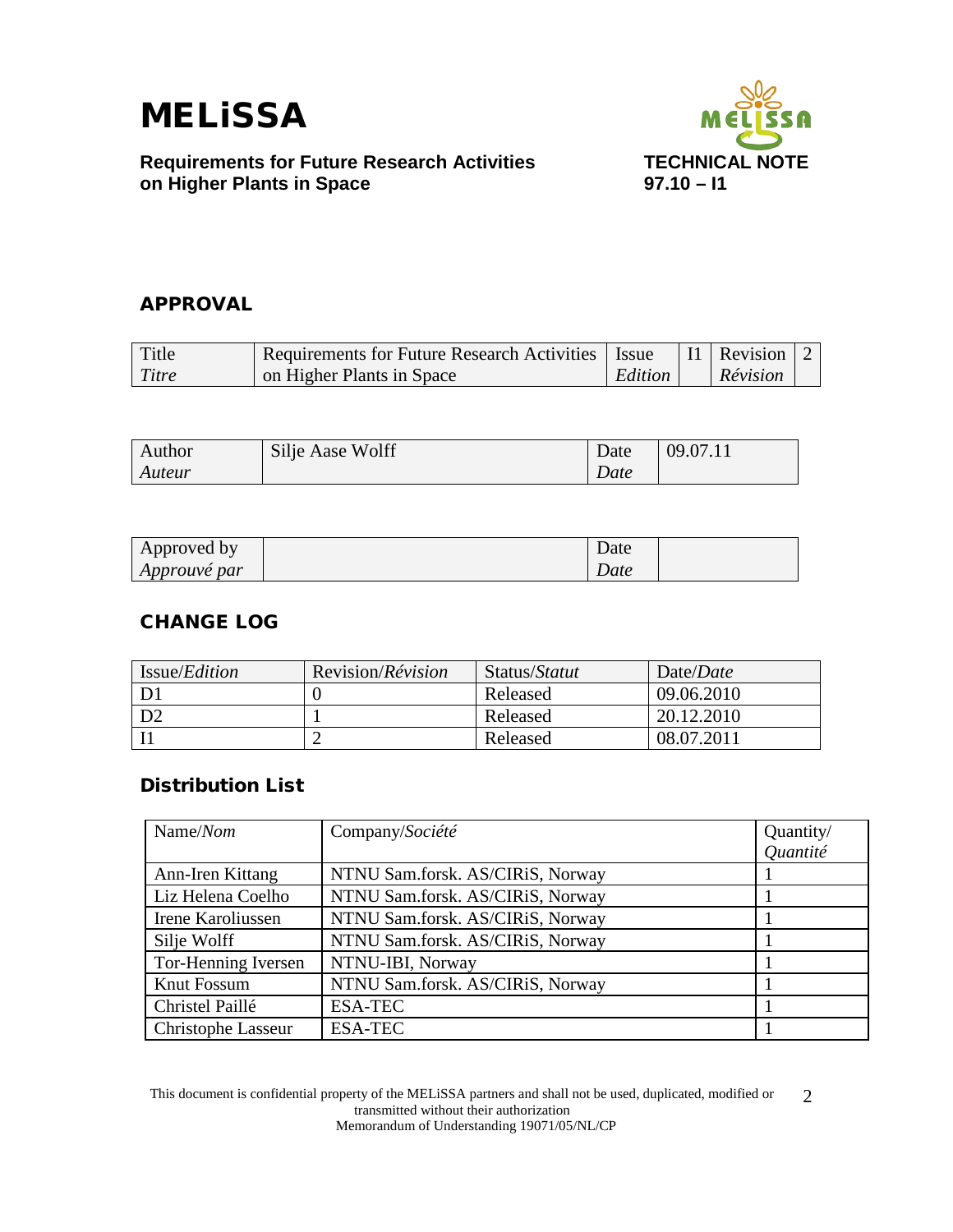## **MELISSA**

**Requirements for Future Research Activities** on Higher Plants in Space



## **Contents**

| .21 |
|-----|
| .22 |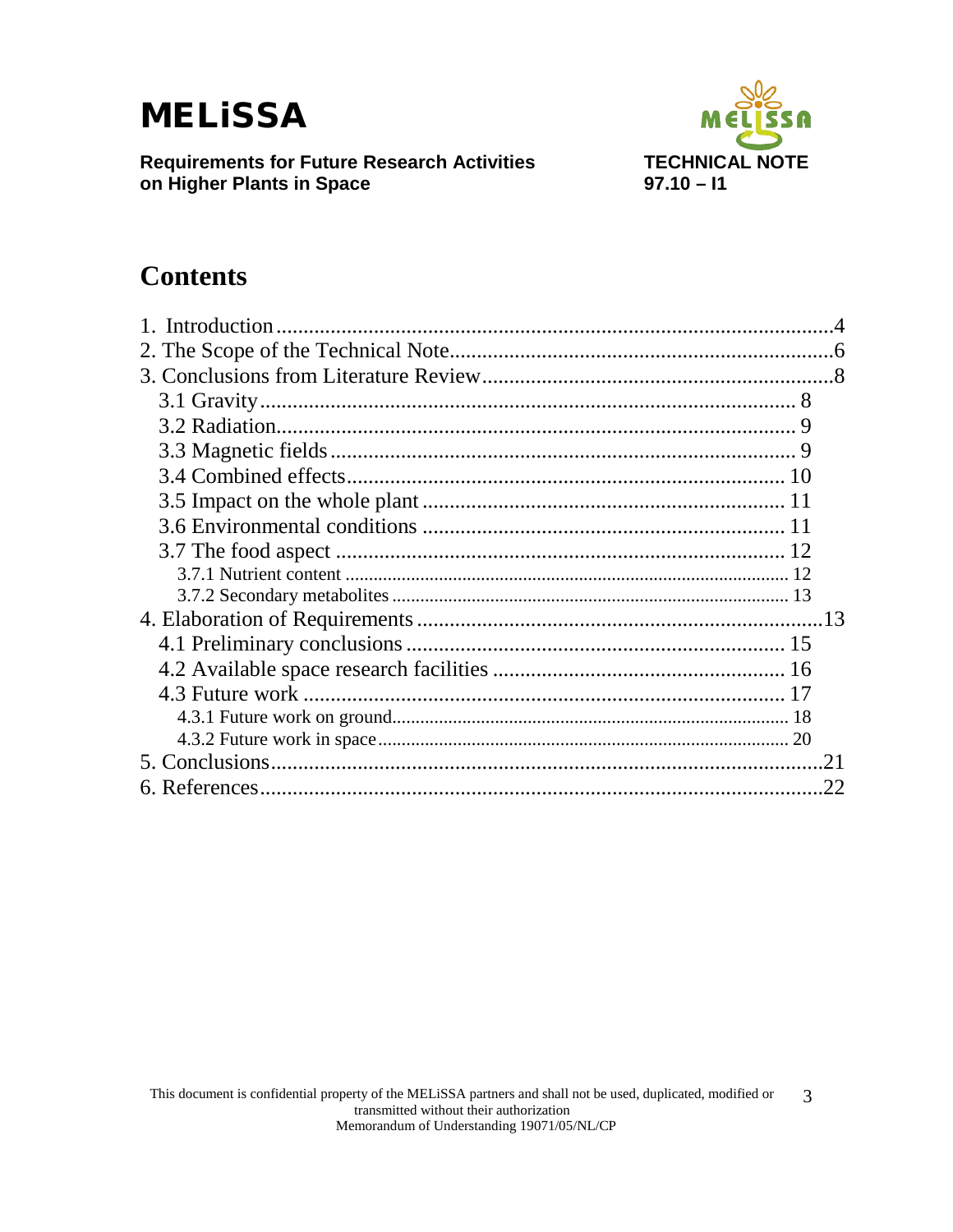**Requirements for Future Research Activities on Higher Plants in Space**



### <span id="page-3-0"></span>**1. Introduction**

Future space exploration and long term missions to the Moon and ultimately Mars rely on a life support system capable of regenerating all the essentials for survival. Plants are important components in bioregenerative life support systems for long-term missions. Plants provide a regenerative food source, aid in air purification and oxygen production, contribute to water purification (Wheeler *et al.*, 2001, Brown *et al.*, 2008) and may also have a positive psychological impact on the crew (Marquit *et al.*, 2008). To ensure successful plant production and a reliable food source for human crew, it is fundamental to understand how the space factors and an altered physical environment affect the basic processes of a plant's physiology.

The Micro Ecological Life Support System Alternative project (MELiSSA) is a model system for an advanced life support based on different microbial species and higher plants (Binot *et al.*, 1994; Poughon *et al.*, 2009). The MELiSSA objectives are complete recycling of gas, liquid and solid wastes during long distance space exploration. The system uses the combined activity of different living organisms: microbial cultures in bioreactors, a plant compartment and a human crew (Hendrickx *et al.*, 2006). The MELiSSA loop concept is described in Figure 1.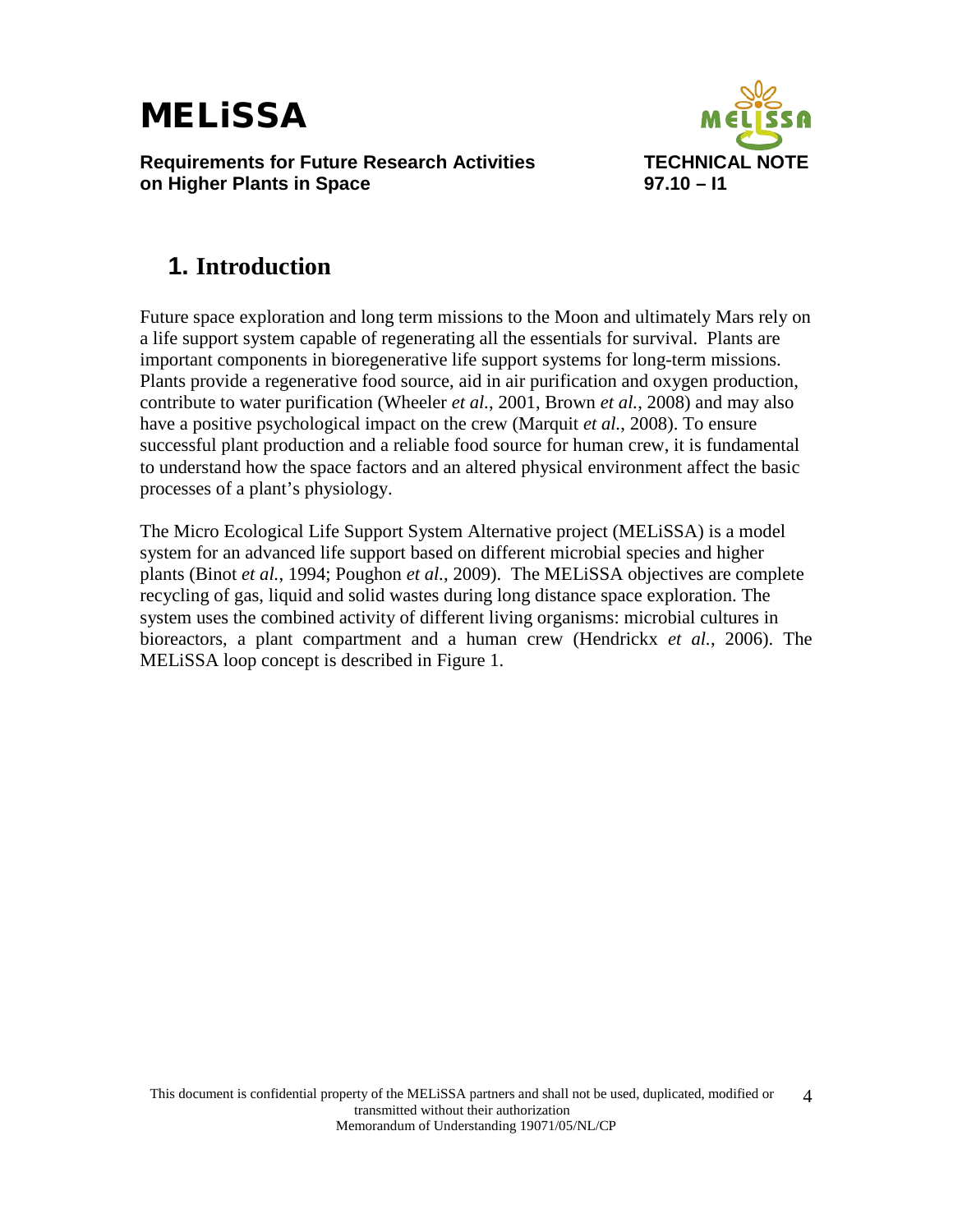**Requirements for Future Research Activities on Higher Plants in Space**





**Figure 1.** MELiSSA loop concept (from Gòdia *et al.*, 2002)

The Literature Review of Higher Plants in Space for MELiSSA (LiRHiPliSME) project was initiated to establish an understanding of the present state of knowledge concerning the impact of the space environment on higher plants.

The project has been focusing on the existing research describing the effects on higher plants exposed to three physical factors on the Moon and Mars that are different from conditions on the Earth:

- Gravity
- Radiation
- Magnetic field

The aim of the LiRHiPliSME project have was to collect knowledge from the literature and the scientific community concerning how these physical factors on Moon/Mars will affect higher plants through one life cycle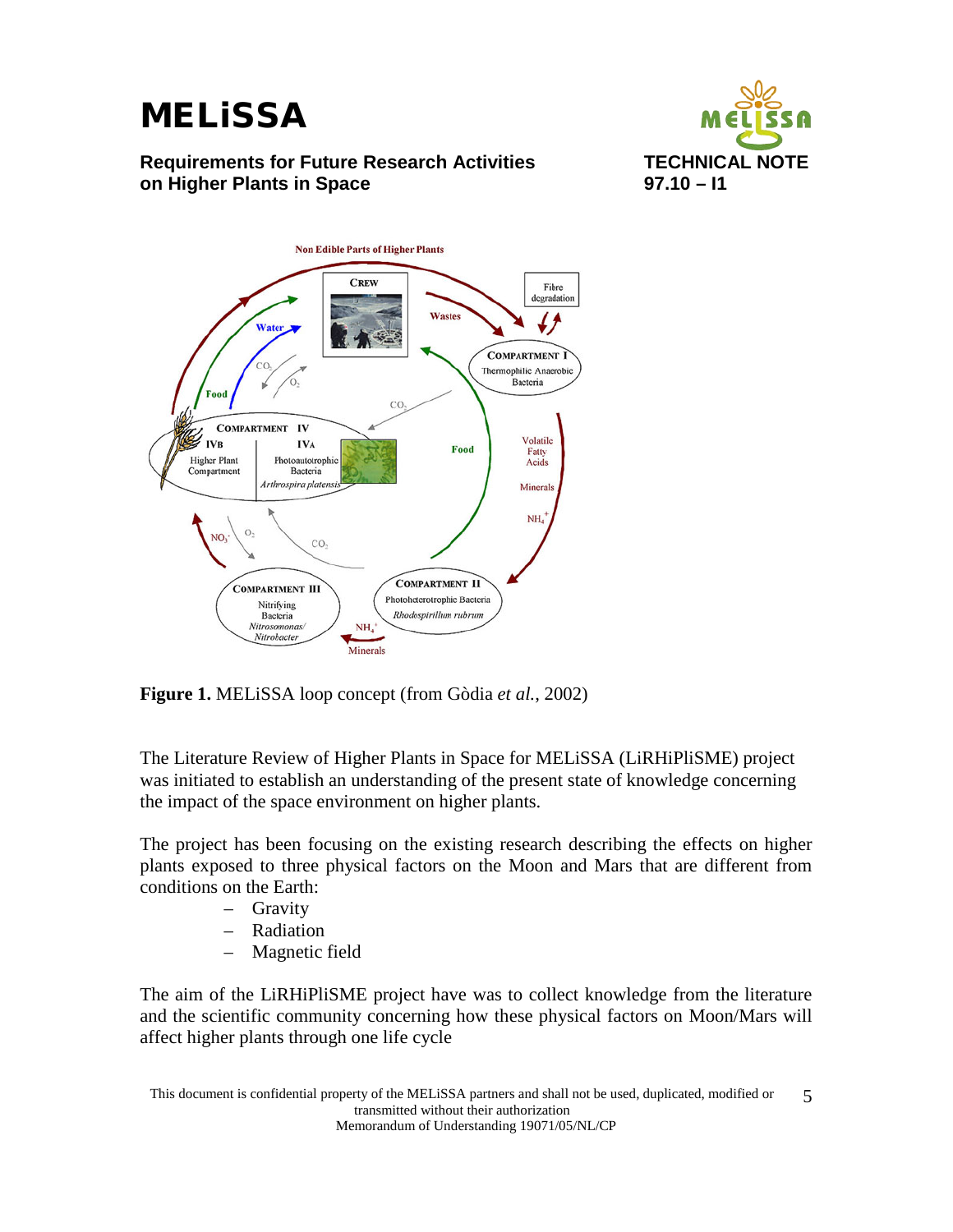### **Requirements for Future Research Activities on Higher Plants in Space**



The scheme of the literature review process is shown on Figure 2. The study started assessing the plant sub-levels, which then lay the groundwork for evaluation of the whole plant perspective. The



**Figure 2.** LiRHiPliSME Project Scheme.

### <span id="page-5-0"></span>**2. The Scope of the Technical Note**

The purposes of this Technical Note were:

- To describe the principal conclusions from the literature review process
- Based on these conclusions: to make an assessment of where new or extended scientific knowledge is needed to be able to grow plants as a stable food source and component of bio-regenerative life support systems
- To identify requirements for future research activities on higher plants in space

The requirements were drawn with the aim of reaching the scientific readiness to allow for further development of enclosed regenerative life support systems including higher plants.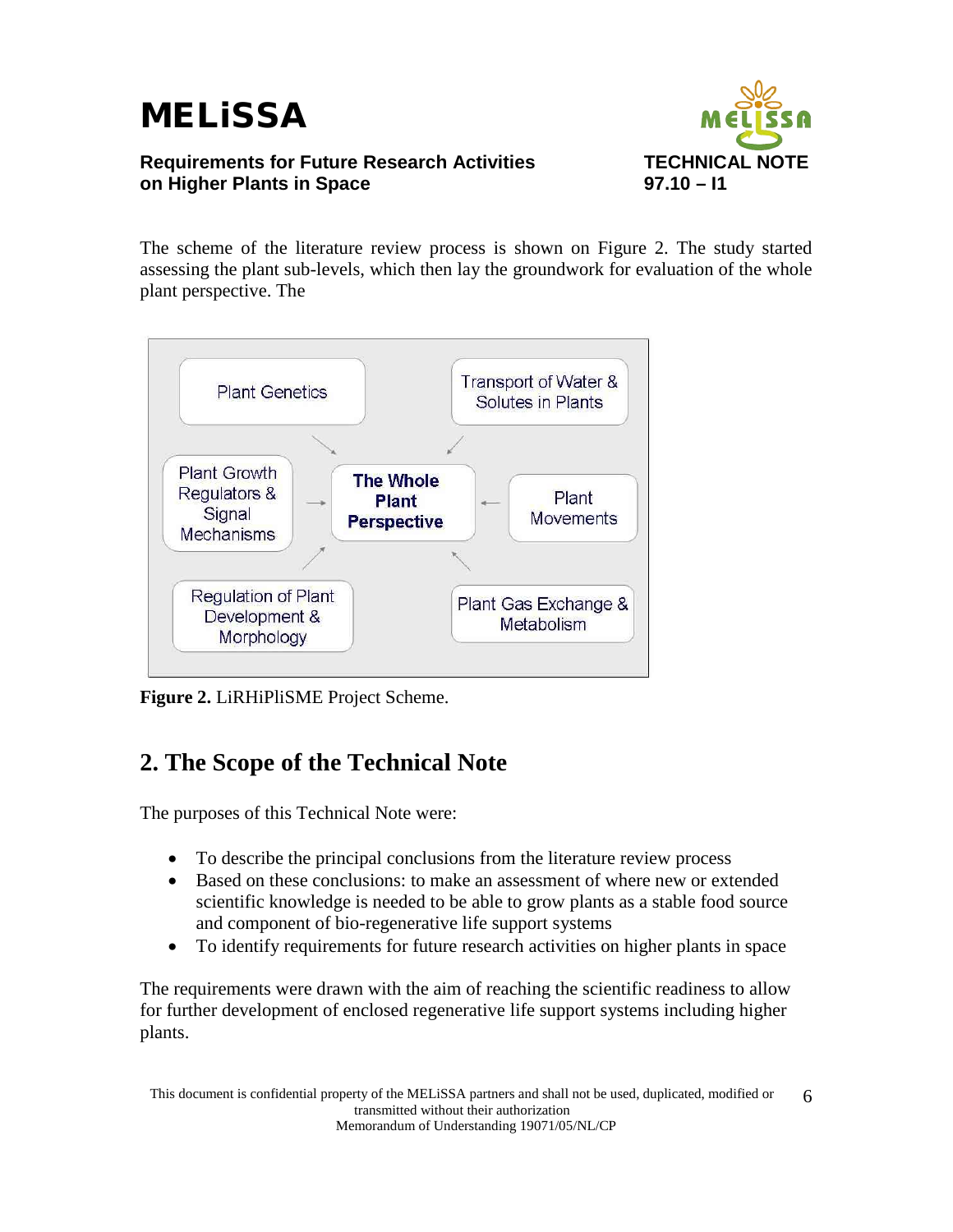

**Requirements for Future Research Activities on Higher Plants in Space**

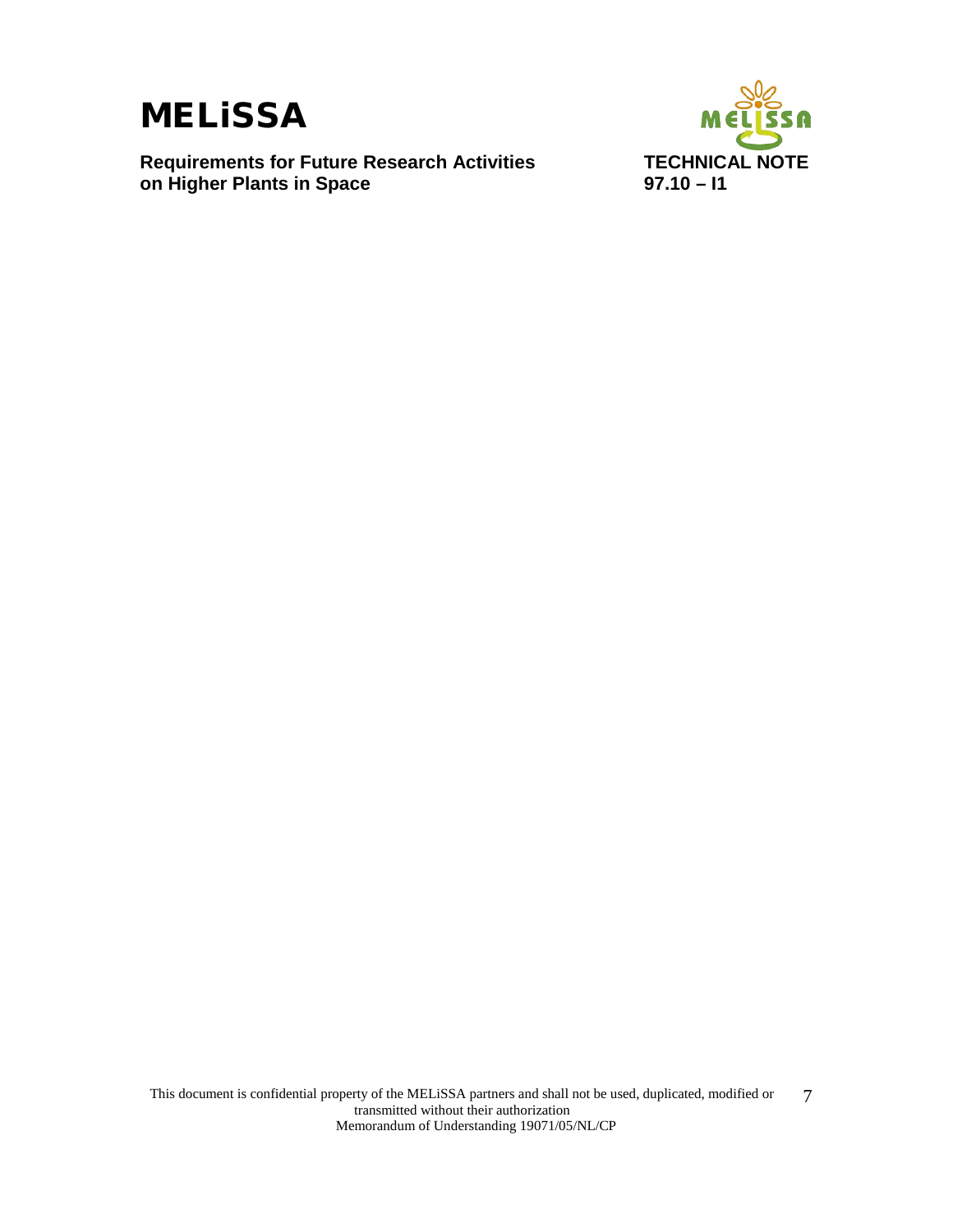**Requirements for Future Research Activities on Higher Plants in Space**



### <span id="page-7-0"></span>**3. Conclusions from Literature Review**

In general, the available information regarding effects of the space environment on plant growth and metabolism is inconclusive and suffers from limitations in available flight hardware, sensor technology and research facilities that simulate space conditions. However, based on the available literature, two main conclusions can be drawn:

- Plants have demonstrated their ability to grow and reproduce in space  $\rightarrow$  A number of long term experiments with plants have been successfully performed in space (Merkys *et al.*, 1984, (Ivanova *et al.*, 1993; Sychev *et al.*, 2001).
- Hardware is of great importance  $\rightarrow$  Satisfactory environmental control and ventilation is essential to grow healthy plants in space and under reduced gravity conditions

During the literature review discussion it was decided by the LiRHiPliSME team that the primary questions to be solved should be linked to the primary processes required to ensure sustainable plant production in space, i.e. *effects of the space environment on the processes of photosynthesis, gas exchange, transport of water and solutes and stability of the plant genome*. Experiments should also, whenever feasible, include assessment of a plants complete growth cycle. These aspects will therefore be emphasised in the following synthesis of requirements for future research activities on higher plants in space.

### <span id="page-7-1"></span>**3.1 Gravity**

In general, well-controlled studies regarding the effect of gravity on plants are very scarce. The most frequently reported effects of a reduced gravity environment on plant physiology are linked to changes in the plants physical environment. These types of effects are called indirect effects of gravity because they are not caused by gravity interacting with the mass of the plant body itself (Porterfield, 2002). As an example, the lack of buoyancy driven thermal convection (BDTC) in microgravity and consequent increase in boundary layer thickness causes biophysical limitations on the processes of gas exchange and physiological transport in higher plants (Porterfield, 2002). In the aerial plant parts this effect can be diminished by proper ventilation and forced air movement (Musgrave *et al.*, 1998; Kitaya *et al.*, 2003). In the root zone the problem is more complex, and root zone hypoxia induced by gravity dependent changes in fluid and gas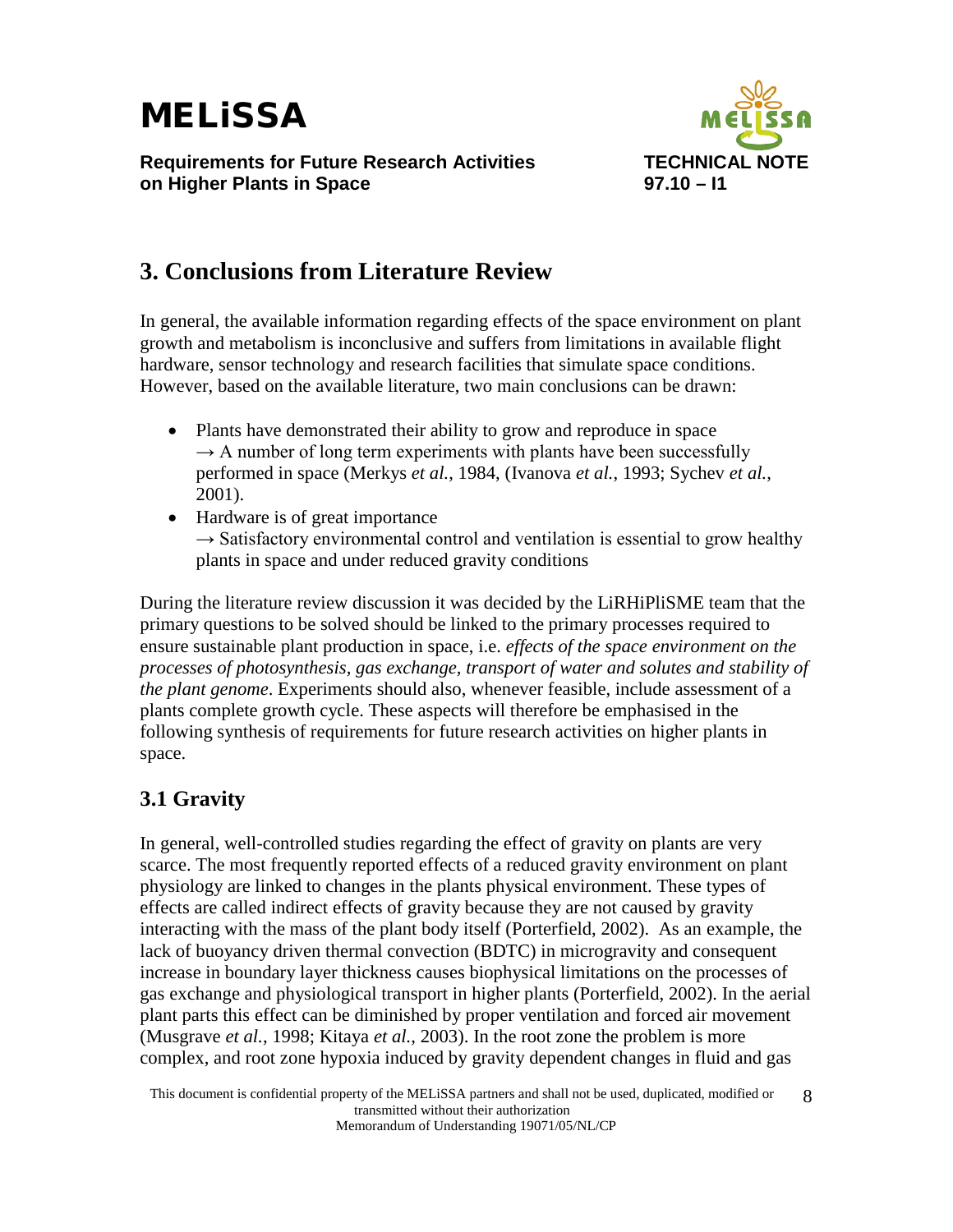#### **Requirements for Future Research Activities on Higher Plants in Space**



distribution remains a persistent challenge in space plant experiments (Liao, 2004). However, a research based understanding of the influence of gravity on physiological transport and exchange will make possible hardware technology development and technological solutions that will overcome these difficulties.

### <span id="page-8-0"></span>**3.2 Radiation**

Due to the shielding of the experiment facility, which is a prerequisite for humans in manned space exploration, long term exposure to low chronic radiation is considered to be more relevant than high acute radiation doses. The studies performed with chronic radiation exposures are relatively few (Reall *et al.*, 2004). However, exposure to chronic radiation and ionizing radiation seems to affect the genetic structure of populations in the long term, and a reduction of genetic variability may be an adaptive process associated with chronic stress (Esnault *et al.*, 2010). Moreover, chronic exposure to very low doses of ionizing radiation has been shown to have a comparatively stronger influence on plant genetics than an acute dose (Kovalchuk *et al.*, 2000). Kovalchuk and co workers (2007) suggest that different mechanisms are involved in the response to chronic or acute exposure to radiation. While the most well represented group of genes affected by acute radiation exposure is the group of oxidative stress-related genes, chronic stress leads to a totally different response that reflects in adaptive responses by regulating genes belonging to general stress and nucleic acid metabolism. Chronic stress also induces several genes involved in photosynthesis and carbohydrate metabolism (Kovalchuk *et al.,* 2007). Different species show varying resistance to radiation damage (Bhaskaran, 1961).

Consequently, the experiments with radiation *on ground* should focus on low chronic radiation exposure and different species including food plants. This kind of experiments, assessing the impact of heavy ion radiation (i.e neutrons, protons), gamma radiation as well as secondary radiation, all which originates from space, can be achieved in facilities such as; the Radioactive Isotope Beam Factory RIKEN (Nishina Center for Accelerator-Based Science (RIBF)), the HIMAC (Heavy-Ion Medical Accelerator in Chiba), both located in Japan as well as in the Alternating Gradient Synchrotron in Brookhaven, USA.

### <span id="page-8-1"></span>**3.3 Magnetic fields**

This document is confidential property of the MELiSSA partners and shall not be used, duplicated, modified or transmitted without their authorization Memorandum of Understanding 19071/05/NL/CP 9 Indications of effects from weak magnetic fields on plant gas exchange and metabolism have been reported (Kursevich, 1973, Belyavskaya, 2004). However, more studies are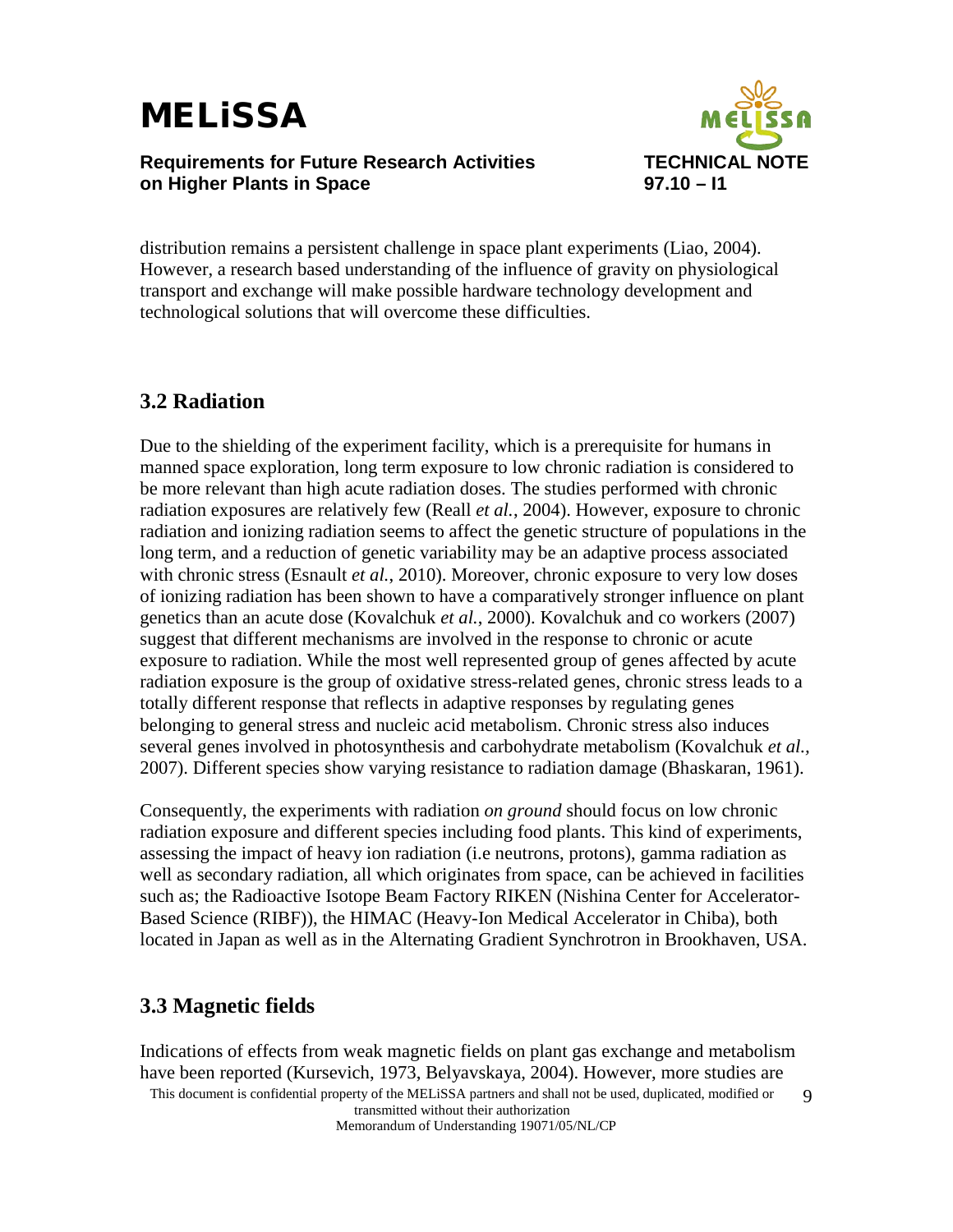#### **Requirements for Future Research Activities on Higher Plants in Space**



required to understand the effects of magnetic fields on plants. At the moment only a few papers are available, but a comprehensive study is currently being finished by Professor Massimo Maffei (University of Turin, Italy). The significance of the effects from magnetic fields on plants should be reconsidered after publication of the work from the group in Turin.

### <span id="page-9-0"></span>**3.4 Combined effects**

Plant gas exchange, metabolism and photosynthesis seem to work properly in microgravity when provided with satisfactory environmental control (Stutte *et al*., 2005). A reduction in the activity of the PSII and PSI photosystem activity has been reported (Tripathy *et al*. 1996, Stutte *et al*., 2005), however, more studies are required to draw a final conclusion about the potential effects of reduced gravity on photosynthesis.

Diffusion limited gas exchange (due to microgravity effects on the plants physical environment) and root zone hypoxia can result in a reduced uptake and transport of nutrients in plants (Porterfield, 2000). Some studies indicate that the sometimes observed stunted growth in microgravity can be linked to nutritional issues (Nechitailo and Gordeev, 2001).Other studies show no differences in nutrient uptake rates between ground and flight exposed plant material (Heyenga *et al.*, 2000) Thus, studies on the effects of microgravity and the space environment on plant nutrition are inconclusive and very limited. Root growth, water and nutrient uptake are strongly interdependent and should ideally be studied together (Adiku, 2008).

The Space environment induces little or no impact on the morphology of higher plants in either short or long term flights (one generation period). Some influence, however, has been observed on the ultrastructure of cell organelles (e.g. amyloplasts and chloroplasts) and of the structure of cell walls (Nedhuka, 1996; Hoson *el al.,* 2001; Soga *et al.,* 2002*)*.

Gravity, radiation and weak magnetic fields seem to alter auxin levels and auxin transport in plants (Ueda *et al.,* 2000). However, many open points have to be addressed in order to understand the interaction between auxin, plant growth and the space environment.

Space factors alter gene expression levels and affect the genome through DNA damage and chromosome mutations (Nevzgodina *et al.,* 1989). At this point, however, the effects do not seem to be detrimental for plant growth and survival (for references and more information see TN 97.03). Still, and despite the fact that plants have been grown in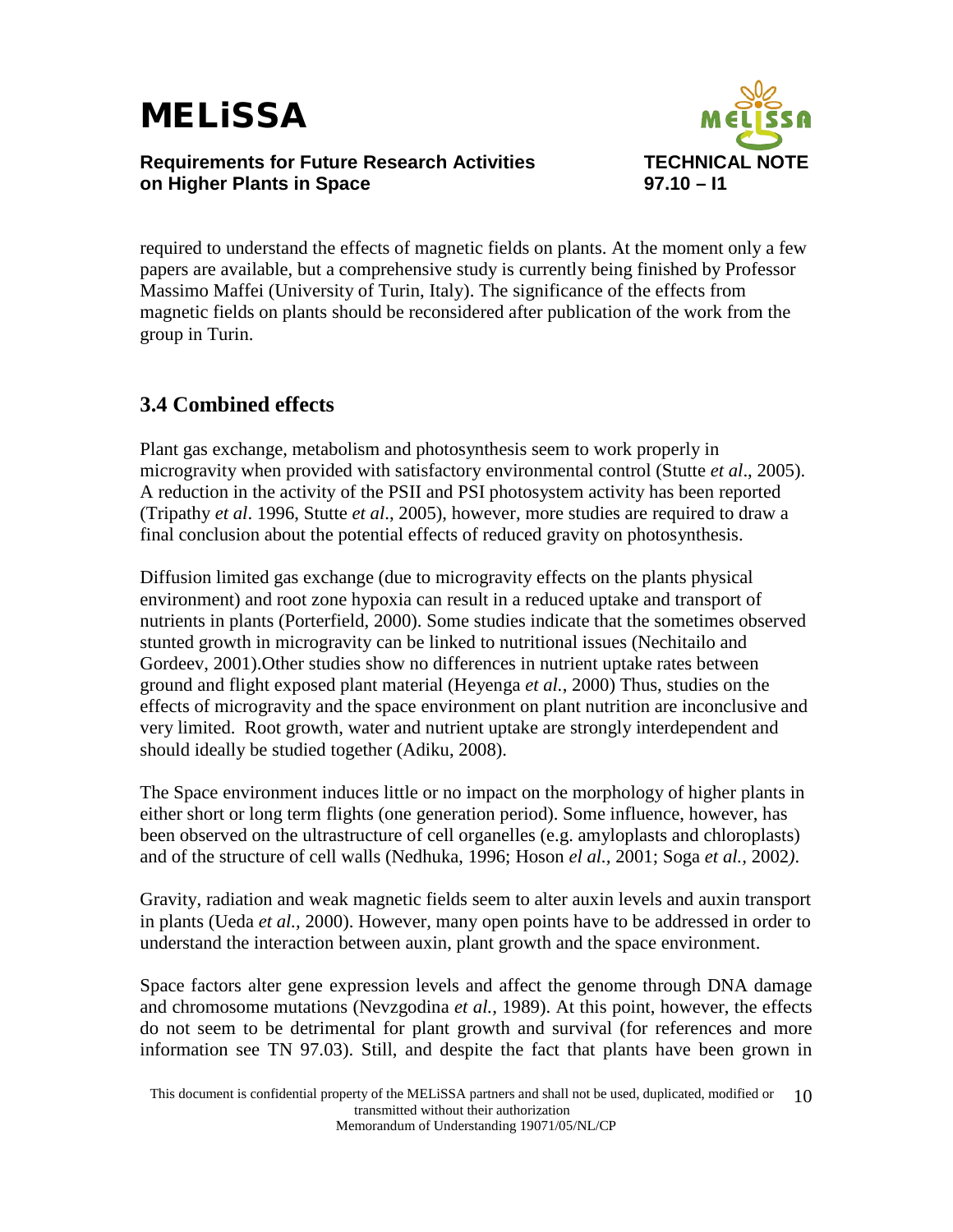#### **Requirements for Future Research Activities on Higher Plants in Space**



space even during several consecutive generations (Sychev *et al.,* 2007), it is not yet known if the plant genome will manage to remain stable.

### <span id="page-10-0"></span>**3.5 Impact on the whole plant**

Spaceflight experiments with higher plants have typically focused on individual processes, functions or structures (Stankovic, 2001; Paul *et al*., 2001). Experiments assessing the whole plant and its physiology are limited (Monje *et al*., 2005), and the responses of plants and seeds to the space-flight environment, especially outside low Earth orbit where the protective geomagnetic shield is absent, need to be characterised (Ferl *et al.,* 2006). Experiments on plants and seeds should be preferred before cell culture studies, as cell cultures might react in a different manner than a whole plant system. Based on this, and to maximize the output from each experiment, future studies should be performed (when possible) on whole plants and seeds, and with focus on the physiology of the whole plant. This is also important because the major processes in plant physiology are strongly interconnected and hard to separate from each other.

### <span id="page-10-1"></span>**3.6 Environmental conditions**

Optimal environmental conditions were one of the assumptions made before start-up of the literature review. However, since the influence of hardware, environmental control and gravity effects on the physiological environment turned out to be such a significant part of the project discussion, these factors need to be included in this synthesis of requirements. For increased success and relevance of future space experiments it is necessary to:

- Determine nominal conditions for all environmental variables
- Monitor all conditions
- Establish priorities for technology development to obtain environmental control and monitoring of environmental conditions in future hardware

As the technology readiness for biological life support advances, the following 12 environmental variables were listed by the project team (at the LiRHiPliSME workshop) and considered to be important for the successful growth of plants in space:

- Gravity (graded gravity, Mars and Lunar fractional-g)
- Radiation (dose and duration)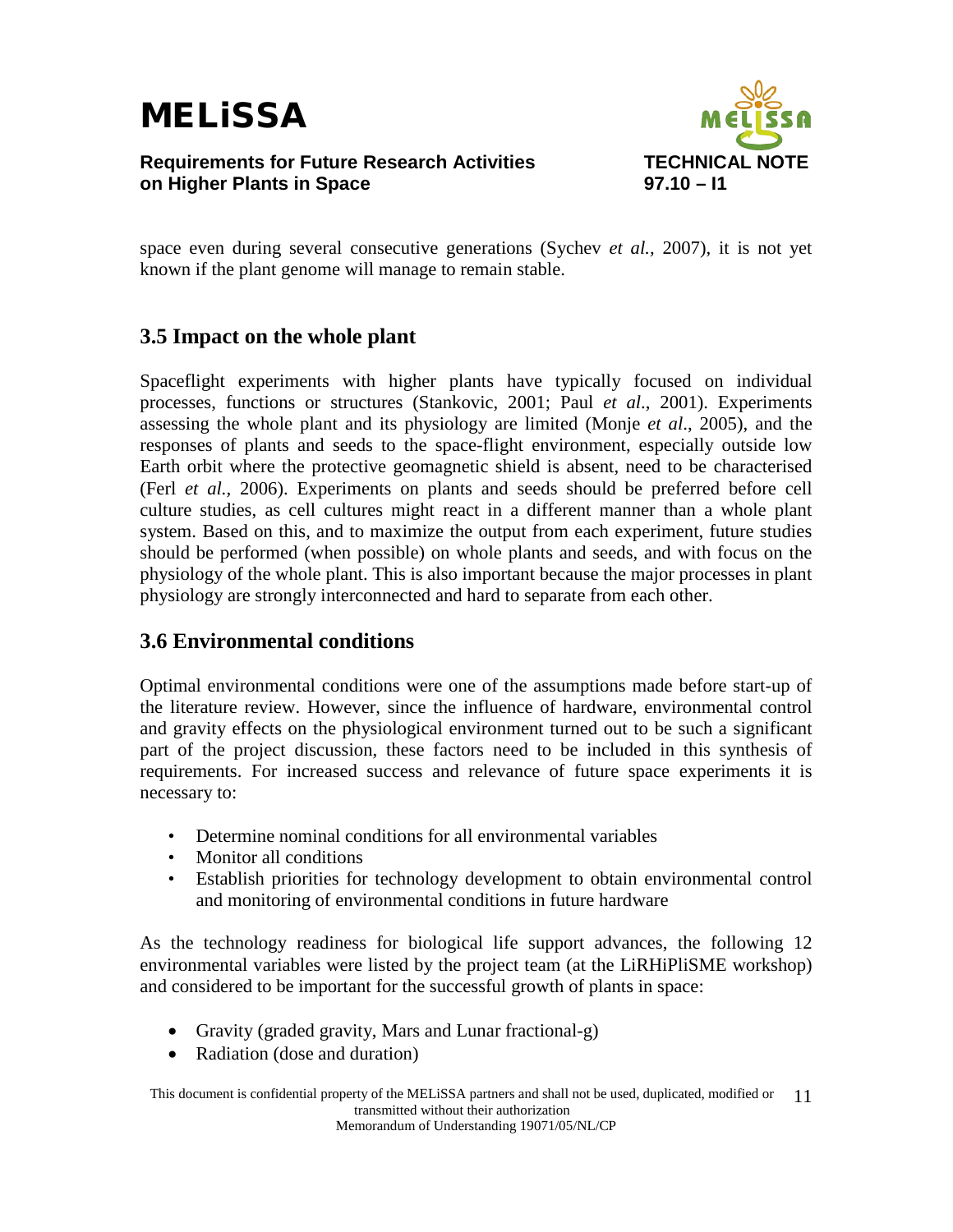### **Requirements for Future Research Activities on Higher Plants in Space**



- Water availability in the root zone (e.g. hydroponic system or substrate with specific range of  $H_2O$  content)
- Nutrient supply (macro/micronutrients)
- Temperature
- Photosynthetically Active Radiation (PAR) (photoperiod, spectral quality and intensity for each species)
- Oxygen concentration (in atmosphere and rootzone)
- Carbon dioxide concentration
- Atmospheric pressure (and composition in terms of main constituents  $O_2$ ,  $CO_2$ ,  $H<sub>2</sub>O$  vapour,  $N<sub>2</sub>$ )
- Humidity (water vapour pressure deficit ,WPD)
- Volatile organic compounds and trace hydrocarbons (e.g. ethylene).
- Magnetic field (on or off)

### <span id="page-11-0"></span>**3.7 The food aspect**

Another aspect that is considered important within the scope of the LiRHiPliSME project is the so called *food aspect*: How do space factors affect the ratio between edible and non-edible plant mass and also the quantity and quality of edible plant mass? Such changes may be of consequence for the plants' role as a food supply, and for the mass balance in a closed life support system. As mentioned in Section 3.4, components of the cell wall, such as cellulose and lignin, have been shown to decrease in plants grown under microgravity conditions (Nedhuka, 1996). Furthermore, microgravity seems to cause an irreversible increase in cell wall extensibility and a decrease in the molecular masses of cell wall polysaccharides (Hoson *el al.,* 2001; Soga *et al.,* 2002*)*. These changes in cell wall properties could influence the ratio between edible and non-edible plant mass.

### <span id="page-11-1"></span>**3.7.1 Nutrient content**

There are indications that space conditions can cause changes in carbohydrate, protein and lipid content in plants (Kuang *et al.*, 2000, 2005; Musgrave *et al.*, 2005). In addition, the so called secondary effects of gravity, inducing diffusion limited gas exchange and possibly inhibition of the uptake and transport of nutrients, could reduce the mineral content of space grown plants.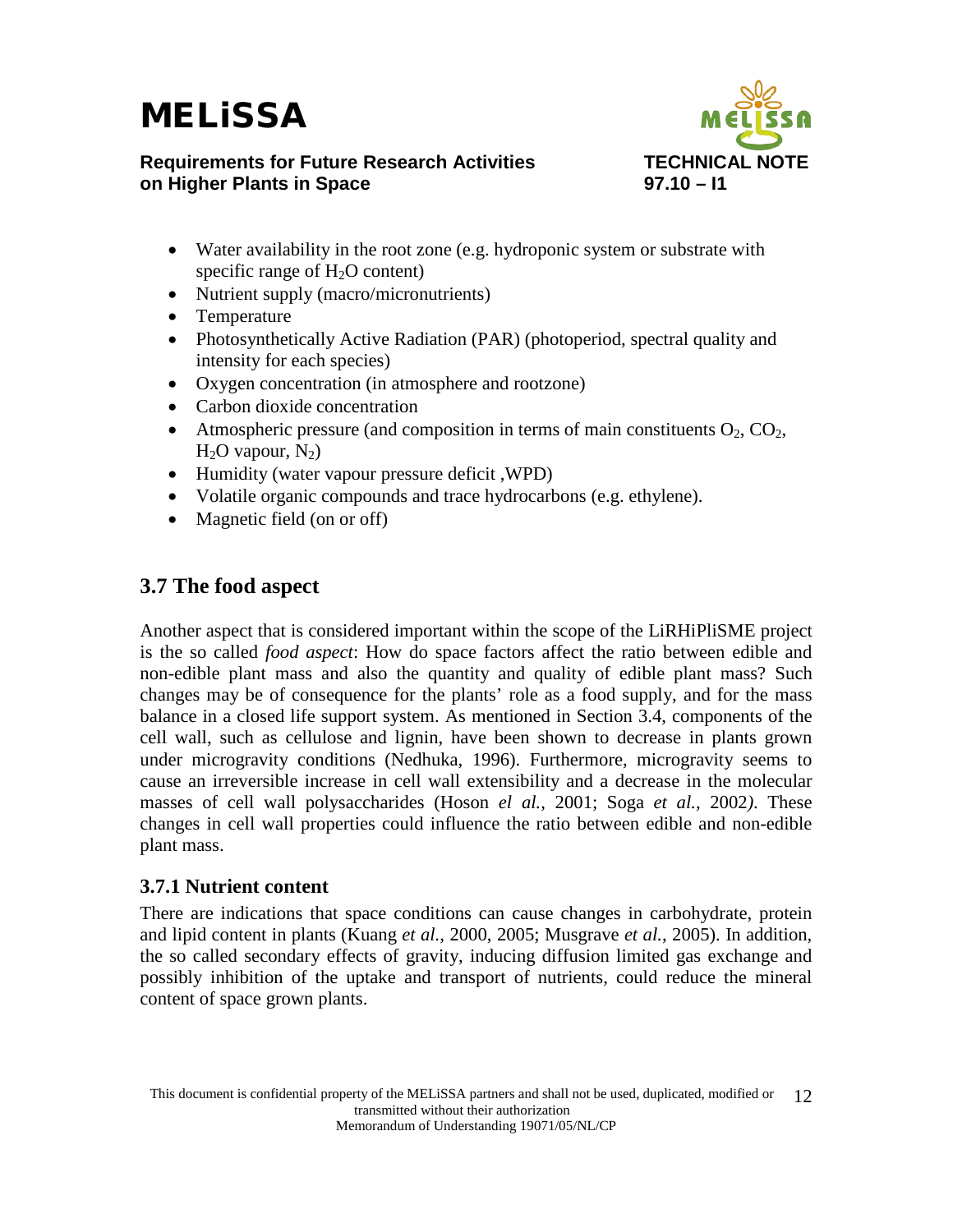**Requirements for Future Research Activities on Higher Plants in Space**



### <span id="page-12-0"></span>**3.7.2 Secondary metabolites**

Spaceflight conditions seem to influence the secondary metabolite production in plants. For example, the concentration of glucosinolates and isoflavonoids has been higher in spaceflight material than in ground control samples of *Brassica* (Musgrave *et al.*, 2005) and soybean (Levine *et al.*, 2001). An increased accumulation of small secondary metabolites has also been detected in plants grown under microgravity conditions. As one example, the 3-butenyl glucosinolate concentration in space-grown *Brassica* stems was 75% higher than in stems developed on Earth (Tuominen *et al.,* 2009). Increased gravity (hypergravity) seems to have the opposite effect: glucosinolates in *Brassica* decreased by 140% over the range from micro-*g* to 4-*g* (Allen *et al.*, 2009). For a review of plant secondary metabolism in altered gravity, see Tuominen *et al.* (2009).

An increase in secondary metabolite production in food plants could in fact be a positive trait in more than one way: a diet high in antioxidants or anti-carcinogenic compounds would be advantageous; crops high in secondary metabolites often have fresh flavours and fragrances; and plant secondary metabolites are important for maintaining plant health (Tuominen *et al.*, 2009). Glucosinolates, formerly known as mustard oil glucosides, are a group of secondary plant metabolites present in the order Capparales that contains the Brassicaceae family; including the model plant *Araidopsis thaliana* as well as crop plants such as oilseed rape, white mustard, broccoli and cabbage (Kissen *et al.*, 2009). Hydrolysis of glucosinolates upon tissue damage results in a range of products (isothiocyanates, epithionitriles, nitriles, thiocyanates). Whereas glucosinolates are considered biologically inactive, their degradation products have toxic effects on fungi and bacteria (Brader *et al.*[, 2006\)](#page-21-1). The biological relevance of the glucosinolate hydrolysis products needs further consideration (Kissen *et al.*, 2009).

### <span id="page-12-1"></span>**4. Elaboration of Requirements**

Throughout the Literature Review process it became clear that the work performed on plants in space has given diverse and sometimes contradictory results. The varying results can be explained by the use of different plants species, differences in experimental design and also plant growth hardware. In future research activities it is crucial to work with a standardised experimental design, including standardised environmental conditions, satisfactory environmental control and monitoring of environmental conditions. This necessitates development of both sensor technology and analytical tools. In addition, mandatory procedures for sampling and analysis should be prepared. In future space experiments, sample return is expected to be very limited, and technology for remote sensing of the plants environment, health status and metabolism is required. Such remote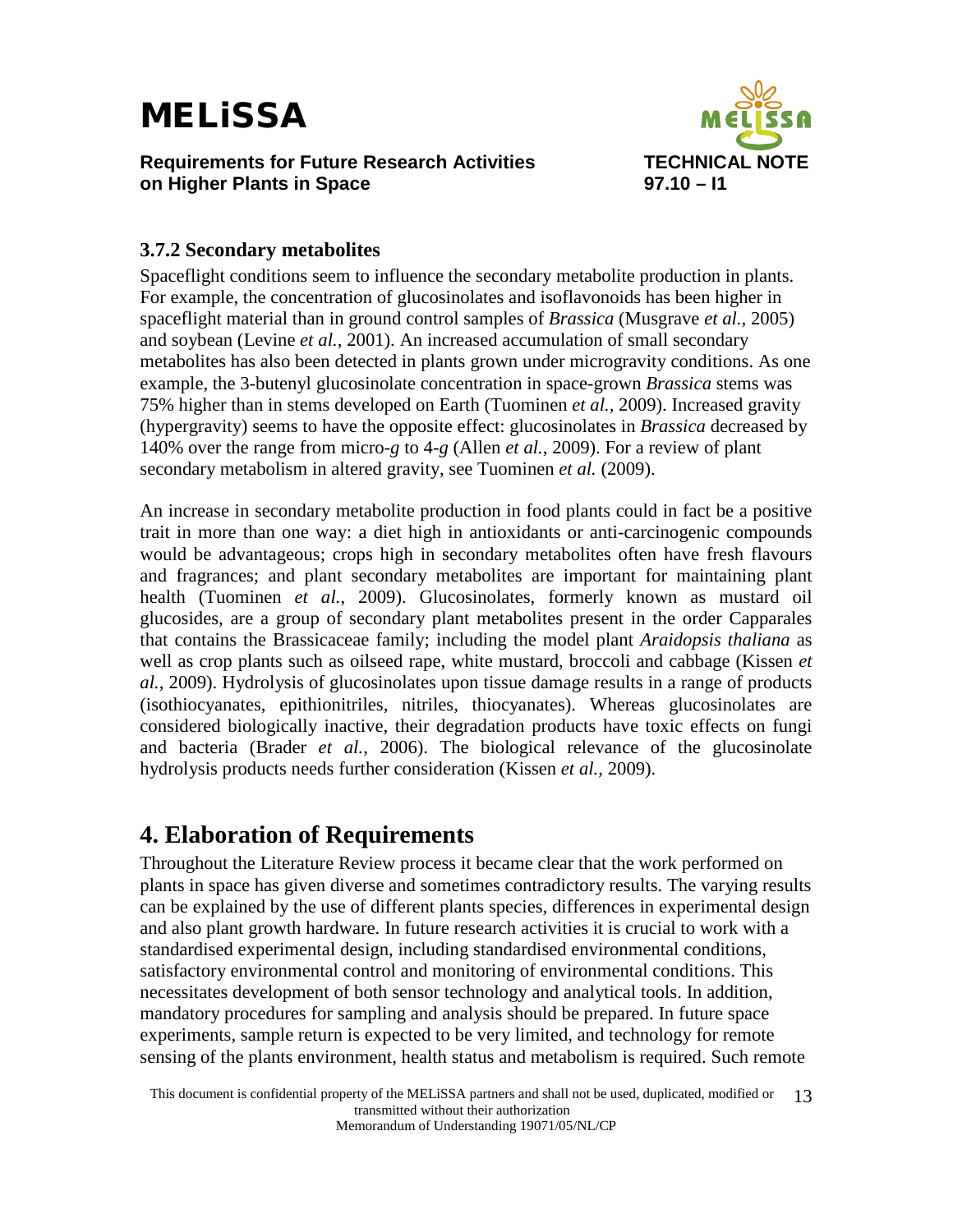### **Requirements for Future Research Activities on Higher Plants in Space**



sensing diagnosis could include various imaging techniques and sensors for surveillance of for instance nutrient availability and plant water status, allowing for immediate detection of stress situations before the occurrence of adverse effects on plant health.

Thus the execution of relevant space related plant experiments is required both on ground and in space, using food crops as well as model plants. Overall focus must be on the whole plant and primary plant processes. First of all, a selection of food plants for life support purposes need to be selected. Then, a standard experimental design applicable to higher plant experiments, based on the nominal conditions of the selected crops, must be determined. Subsequently, pre-flight experiments on ground can be performed to reach the scientific readiness level to proceed to space experiments.

Main groups of requirements for future research activities on higher plants in space, prepared by the LiRHiPliSME Team and Project Partners during the LiRHiPliSME workshop is presented in figure 3.



This document is confidential property of the MELiSSA partners and shall not be used, duplicated, modified or transmitted without their authorization Memorandum of Understanding 19071/05/NL/CP 14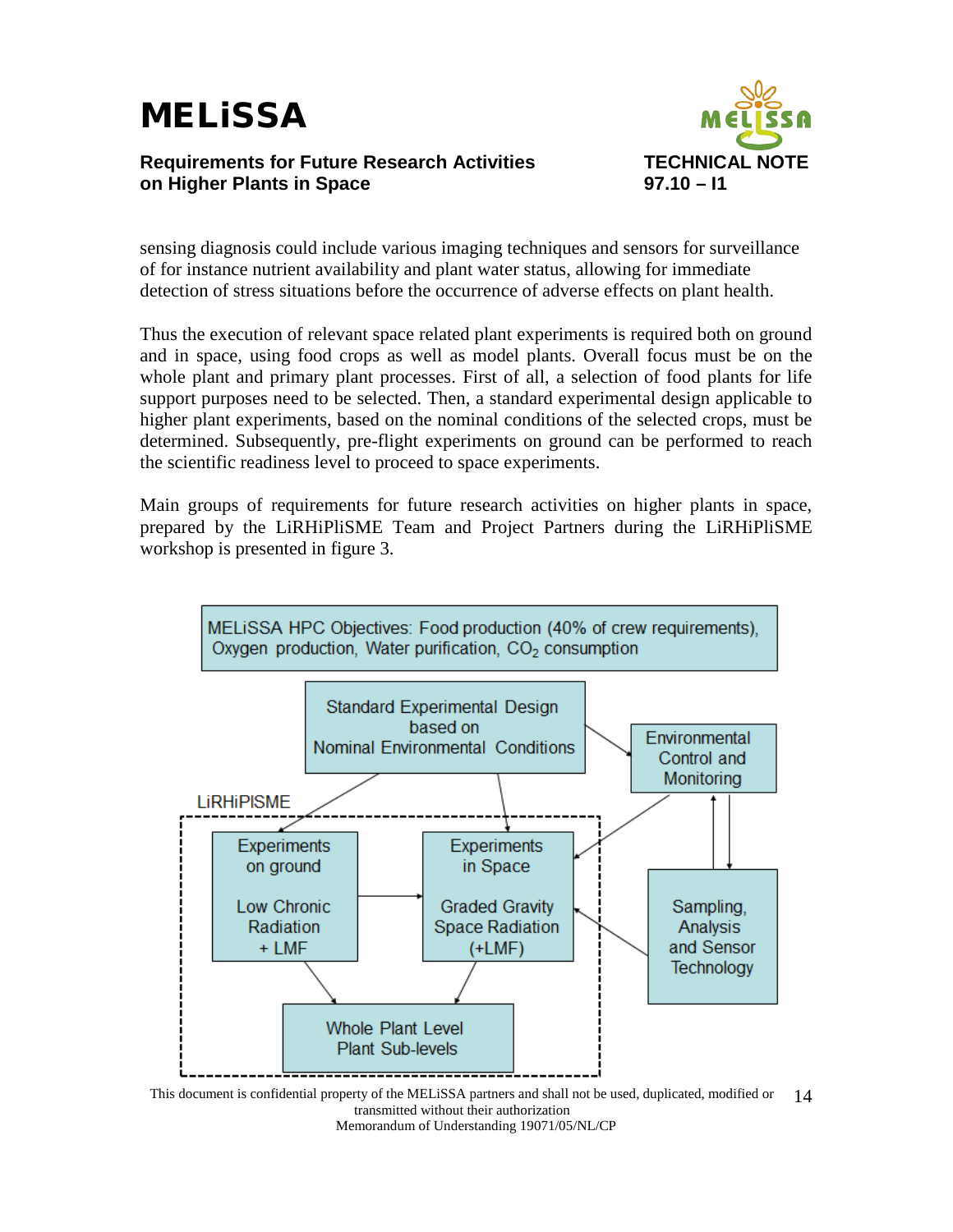**Requirements for Future Research Activities on Higher Plants in Space**



**Figure 3.** Main groups of requirements for future research activities on higher plants in space. HPC – higher plant compartment, LMF – low magnetic field (on ground: shielding from geomagnetic field, in space: lower than geomagnetic field).

## <span id="page-14-0"></span>**4.1 Preliminary conclusions**

In general, the knowledge about effects of the space environment on plant physiological processes is limited. To increase our knowledge and to succeed in sustainable plant production as part of life support systems, future experiments should include food plants as well as model plants, both dicotyledonous and monocotyledonous species and also the microbial associations. Experiments should be performed on whole plants and seeds, and should focus on the physiology of the whole plant and primary processes related to plant growth and metabolism.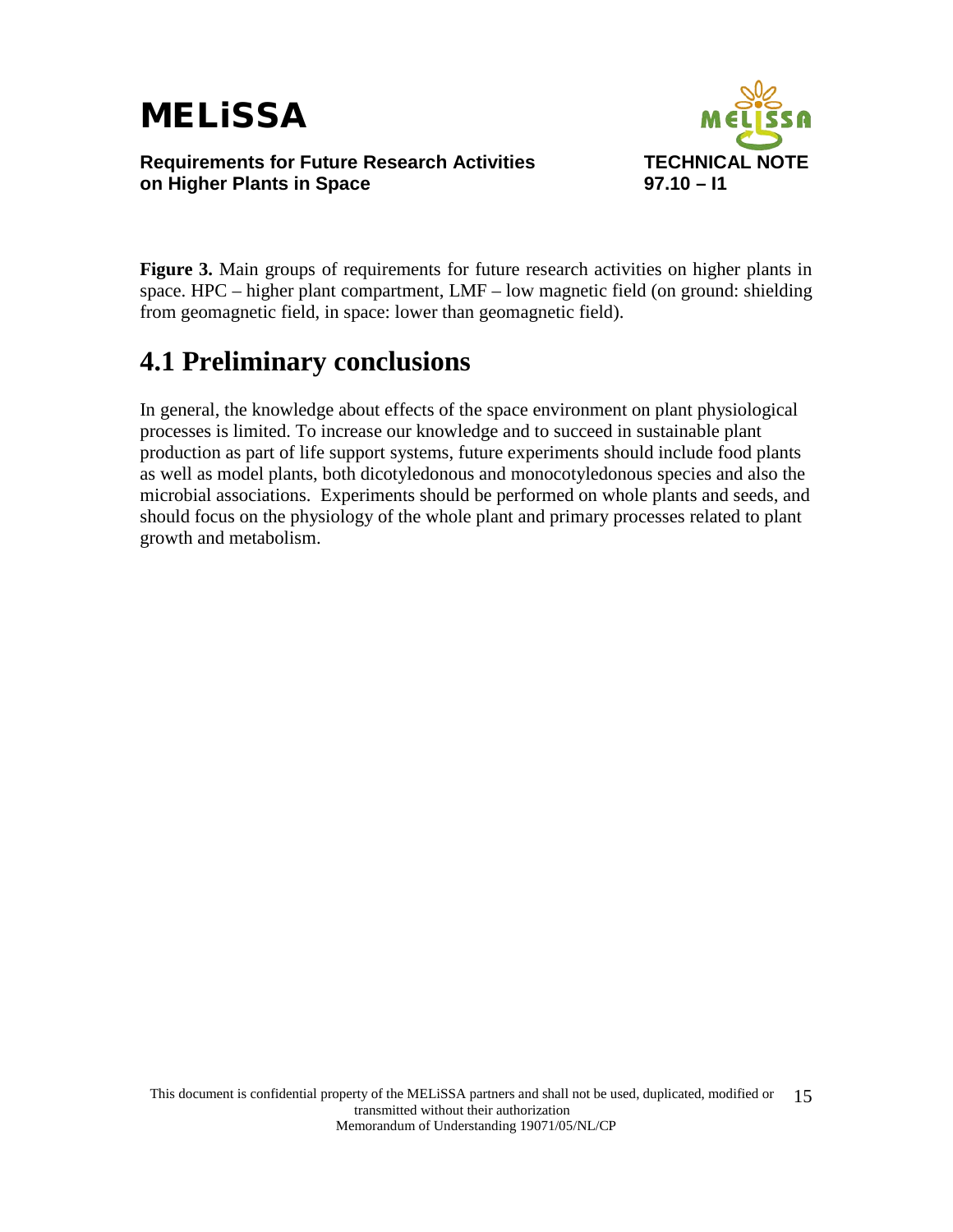**Requirements for Future Research Activities on Higher Plants in Space**



## <span id="page-15-0"></span>**4.2 Available space research facilities**

The 2-dimensional (2D) clinostats are widely applied as a practical method to simulate microgravity (van Loon, 2007). However, already over 30 years ago it was shown that the compensation of the gravity vector by the 2D-clinostat was incomplete (Brown *et al.*, 1976). The Random Positioning Machine (RPM) is generally believed to be a suitable micro-g simulation instrument in order to reproduce the data obtained under real space microgravity conditions (Schwarzenberg *et al.*, 1999). When using the RPM, however, it is important to accommodate the sample exactly in the centre, as the rotation of the sample induces also random acceleration forces outside the centre. When using larger sample volumes or multiple samples, especially in combination with high rotation speeds, these accelerations may influence the results (Borst and van Loon, 2009). Consequently, clinostats and RPM machines have significant spatial limitations: in 2D-clinostats plants up to 3 mm can be cultivated, while RPM machines provide functional microgravity for a 3 mm<sup>3</sup> volume (Hauslage *et al.*, 2010). In addition, compensation of the gravity vector, even if completely effective, cannot remove chronic gravitational stimulation (Brown *et al.*, 1976).

Drop towers, parabolic flights and even sounding rockets give only a short time exposure to reduced gravity, and therefore have limited relevance for plant experiments. Satellites, on the other hand, may be used for experiments with higher plants, especially when their useful life expectancy increases. Foton retrievable capsules (unmanned) provide presently12-18 days exposure to low gravity  $(10^{-5} g)$  (European User Guide to Low Gravity Platforms, 2005).

Robotic missions to planetary surfaces could include plant science payloads. Such scientific payloads, however, have to be constructed in such a way as to guarantee no interference with other aspects of the mission. No sample return and remote sensing is to be expected within this scenario.

The best option for performing experiments with higher plants is on a space station like the ISS. However, with the retirement of the Space Shuttle programme, sample return will be unfeasible. This means that development of analytical tools and sensor technology, especially remote sensing, will become crucial for plant research in space.

Different gravitational biology methods and their suitability for plant experiments are summarised in Table 1.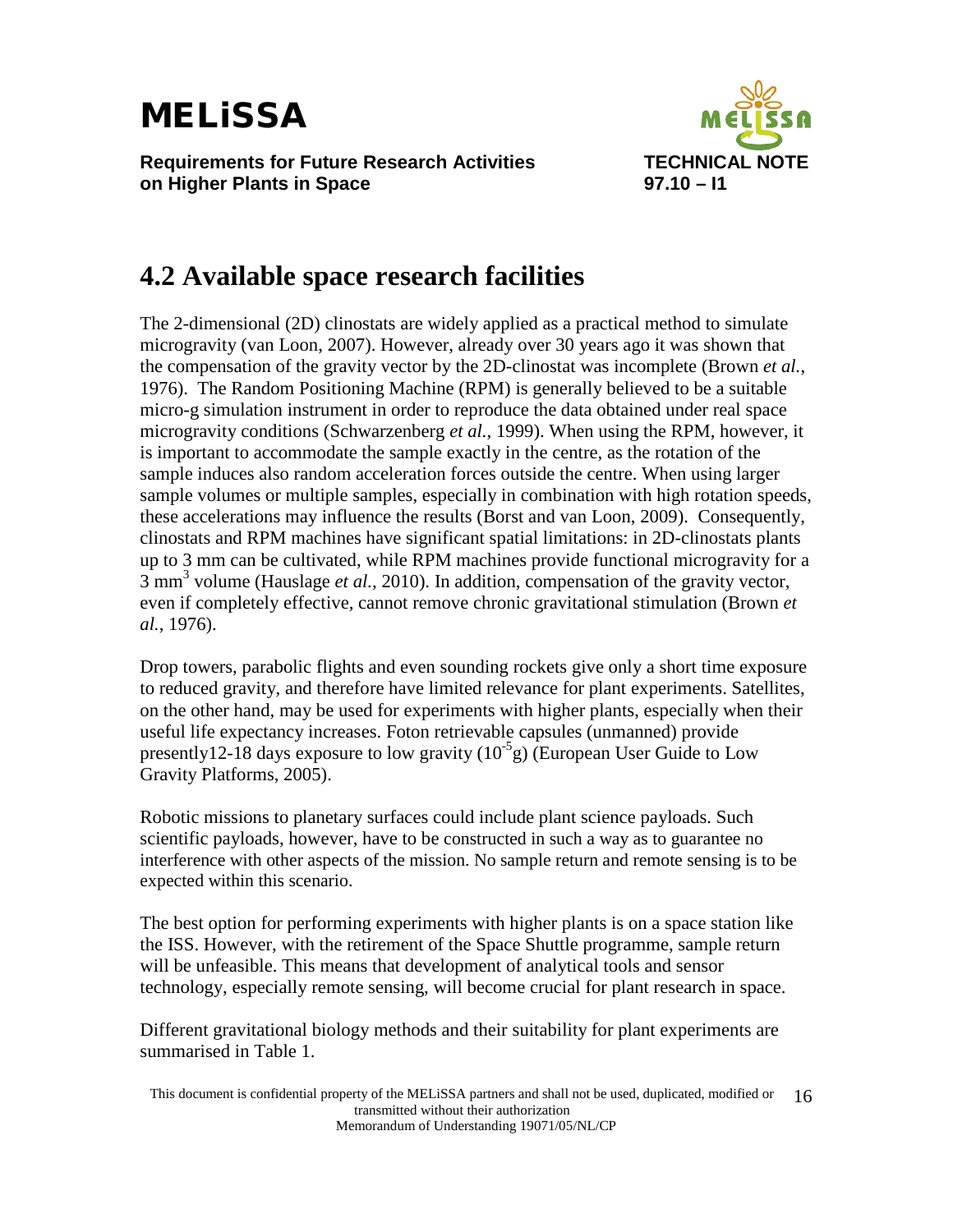

**Requirements for Future Research Activities on Higher Plants in Space**



| Method                 | Time in<br>microgravity           | Quality of<br>microgravity | Possibility for<br>graded gravity | Experiments with<br>higher plants |
|------------------------|-----------------------------------|----------------------------|-----------------------------------|-----------------------------------|
| <b>Clinostat</b>       | Unlimited                         | simulated                  |                                   | $(+)$                             |
| Drop tower<br>(Bremen) | $4.8 - 9.0$ sec                   | $10^{-6}$ g                |                                   |                                   |
| Parabolic<br>flight    | 20-30 parabolas<br>15-20 sec each | $10^{-2}$ g                | $^{+}$                            | (?)                               |
| Sounding<br>rockets    | Up to 13 min                      | $10^{-4}$ g                | $(+)^*$                           | ?                                 |
| <b>Satellites</b>      | $7-20$ days<br>(up to 3 months)   | $10^{-5}$ g                | $+$ *                             | $+$                               |
| (Space<br>Shuttle)     | (2 weeks)                         | $10^{-4}$ g                | $+^*$                             | no longer available<br>⇔          |
| Robotic<br>missions    | 3-4 months                        | 0.17 g                     | $(+)^{*}$                         | $+$                               |
| <b>ISS</b>             | Unlimited                         | $10^{-4}$ g                | $+^*$                             | $+$<br>No sample return!          |

Table 1. Methods in gravitational biology (microgravity)

<span id="page-16-0"></span>\*with on-board centrifuge

## **4.3 Future work**

The primary requirement for future research activities on higher plants in space is *to understand and control the entire food chain within the life support system, including the effects of the space environment on the whole-plant physiology and plant nutritive value.*  The primary requirement can be achieved through a set of secondary requirements:

-selection of species and definition of their nominal conditions -standardisation of experimental design -low chronic radiation experiments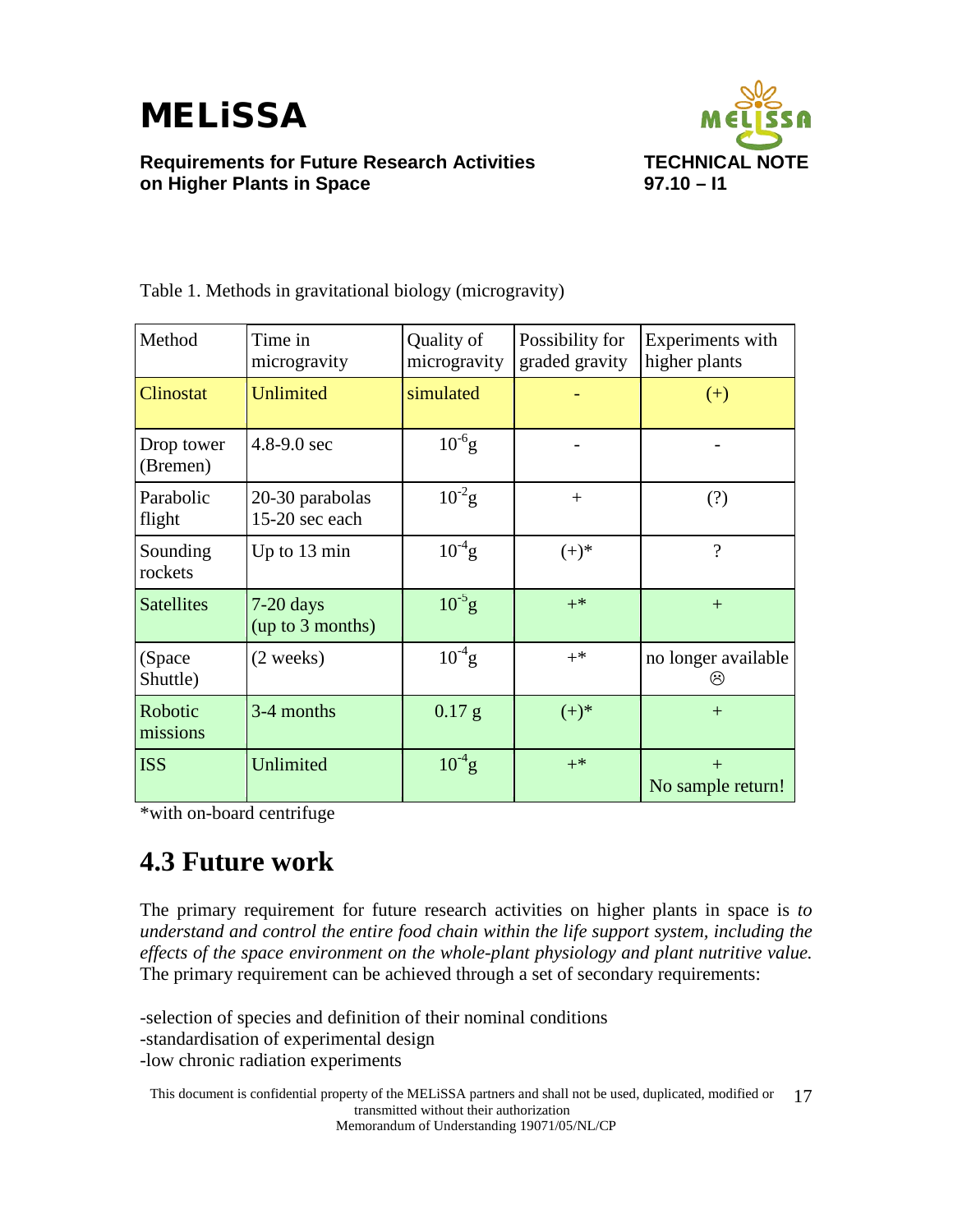#### **Requirements for Future Research Activities on Higher Plants in Space**



-graded gravity and space radiation experiments -development of mathematical models

Future space related plant experiments should be designed to address the whole plant perspective and give a holistic view of the plants growth and development from seed to fully matured plant, before proceeding to carefully selected plant sublevels. Due to the limitations in available technology for simulating space conditions, and the elements of uncertainty associated with space experiments, propositions for future activities on ground and in space are given separately. Overall, technology status and state of the art within the actual field of research must always be well examined and documented before planning of space experiments. Surely, there is a need for baseline data before space conditions can be compared to conditions at Earth, and all possible scientific knowledge should be uncovered before proceeding to space experiments.

### <span id="page-17-0"></span>**4.3.1 Future work on ground**

Based on the conclusions from the literature review and described technology limitations, on-ground experiments should focus on *low chronic radiation exposure.* Radiation should mimic space radiation as much as possible, and should include at least gammarays, proton and neutron particles. The available facilities for radiation experiments and simulation of space conditions are insufficient in simulating the whole radiation load in space; however a large number of rays and particles with high energies can be obtained. Threshold values for acceptable radiation doses should be determined for the selected life support food crops.

Clinorotation and RPMs could be implemented to simulate a reduced gravity environment when working with small samples on clinostats  $(< 1 \text{ mm})$  and RPM where the sample size is less critical (van Loon, 2007), and could be combined with radiation exposure experiments if practically feasible. However, because of the hard restrictions on sample size and cultivation method, clinostat and RPM unfortunately is of limited suitability for plant experiments.

The impact of magnetic fields on plant physiology needs further examination. The importance of such studies is debated, and should be reconsidered after publication of the work from the group of Professor Massimo Maffei (University of Turin, Italy).

To elucidate effects of low chronic radiation on whole plant physiology and plant metabolism, the following parameters should be prioritized in future research activities:

• Photosynthesis and gas exchange

This document is confidential property of the MELiSSA partners and shall not be used, duplicated, modified or transmitted without their authorization 18

Memorandum of Understanding 19071/05/NL/CP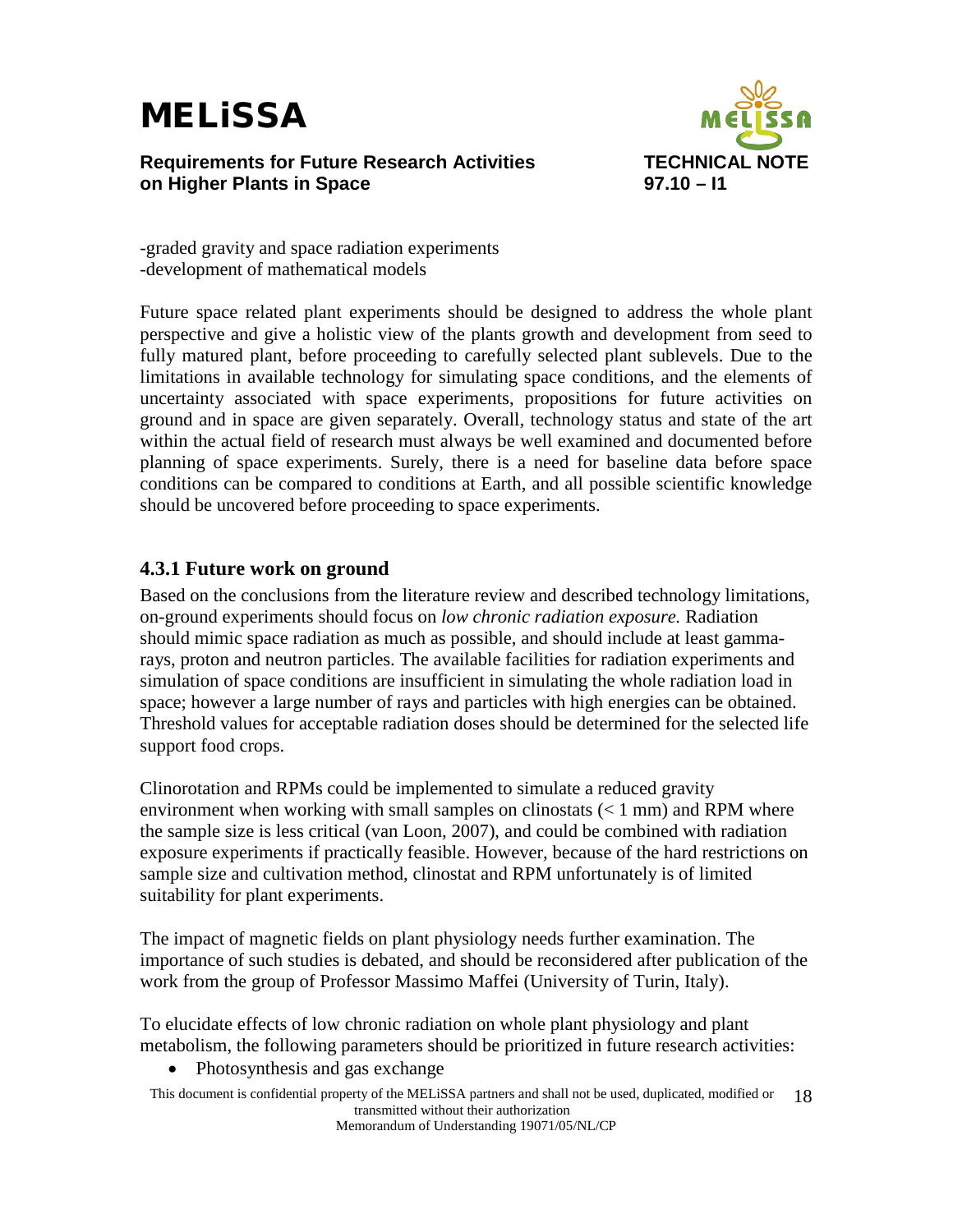#### **Requirements for Future Research Activities on Higher Plants in Space**



- Biomass production
- Gene expression profile

Experiments should also, whenever feasible, include assessment of a plants complete growth cycle. Gene expression studies should be linked to well documented genes and specific plant functions. Research groups worldwide are working with collection of data through transcriptomic and metabolomic analyses of plants, and also the interpretation of such data to give a more complete picture of plant function and health status. It is estimated that mechanistic models for interpretation of descriptive data from the plants transcriptome and metabolome will improve considerably within five years (Atle Bones, NTNU Cell & Molecular Biology Group, pers. comm.)

Secondary, and based on the literature review, the following plant sublevels should be in focus:

- Nutrient content
- Chromosome aberrations and mutation frequency
- Morphological changes

Without the need for simulation of the space environment and with regard to plants as a food source the following aspects should be considered:

- Potential effects of changes in secondary metabolite production on food quality and food safety.
- Potential effects of changes in the shoot/root ratio and changes in the cell wall on the edible/non-edible plant mass ratio
- Effects of altered secondary metabolite production and cell wall components on plant susceptibility to disease.

Based on previous experiments the following hardware related issues need further consideration:

- Water management in closed systems
- Problems linked to volatile organic compounds (VOCs)

Water management includes chemical, physical, microbiological as well as plant physiological aspects and should be assessed by several cooperating groups.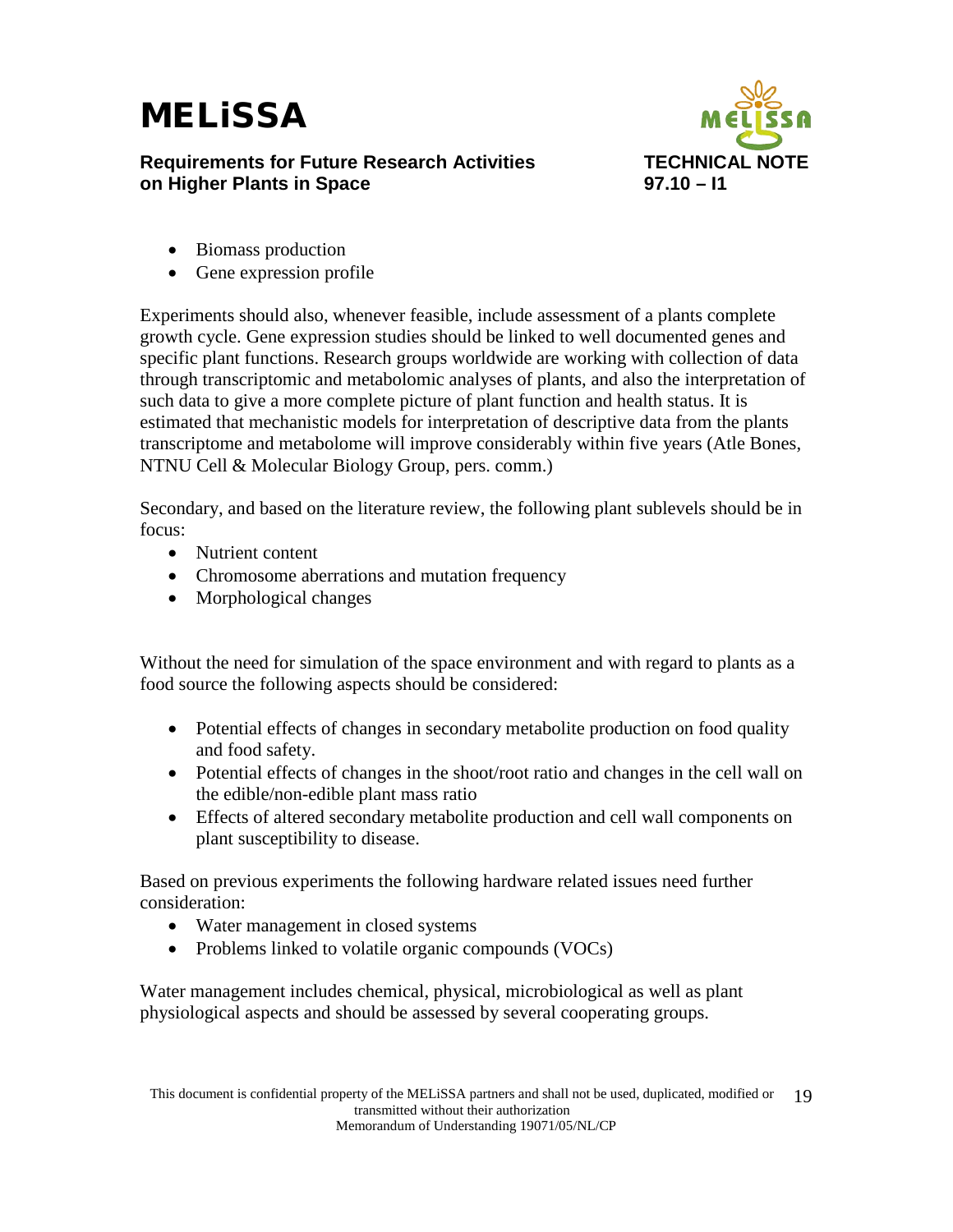#### **Requirements for Future Research Activities on Higher Plants in Space**



In a closed environment, volatile organic compounds VOCs will be produced from manmade materials, plant and microbial communities as well as human activities. Such volatiles play a vital role in the normal growth and development of plants, but except for ethylene, threshold levels of phytotoxicity have not been established for most biogenic compounds (Stutte and Wheeler, 1997).

### <span id="page-19-0"></span>**4.3.2 Future work in space**

The two main factors affecting plant growth and development in space are reduced gravity and space radiation. Future space plant experiments, assessing the whole plant and a complete growth cycle, require extensive exposure to space conditions to provide maximum output. At present, the best option for performing space experiments with higher plants is considered to be on the International Space Station (ISS). Satellites are also considered to be a good alternative, especially when their useful life expectancy increases. Reference centrifuges in orbit are required to perform graded gravity experiments. To assess the effects of total space radiation load, experiments need to be performed outside Low Earth Orbit (LEO). At this point and in the foreseeable future, the most realistic scenario for plant experiments outside LEO is as part of robotic mission to Moon or Mars surfaces. For an assessment of available methods in gravitational biology and their suitability for plant experiments, see table 1.

Future space plant experiments should focus on effects of the space environment on the whole plant and fundamental plant processes as:

- Photosynthesis and gas exchange
- Biomass production
- Transport of water and solutes
- -provided optimal conditions
- Gene expression

-linked to specific plant functions

Furthermore, the following plant sublevels have been selected to be of particular interest for space research:

- Factors affecting mass balance and nutritional quality
- -changes in carbohydrate, protein and lipid content

-shoot/root ratio and cell wall components

-production of secondary metabolites

- Morphological changes
- Hormone interactions (e.g. auxin and ethylene)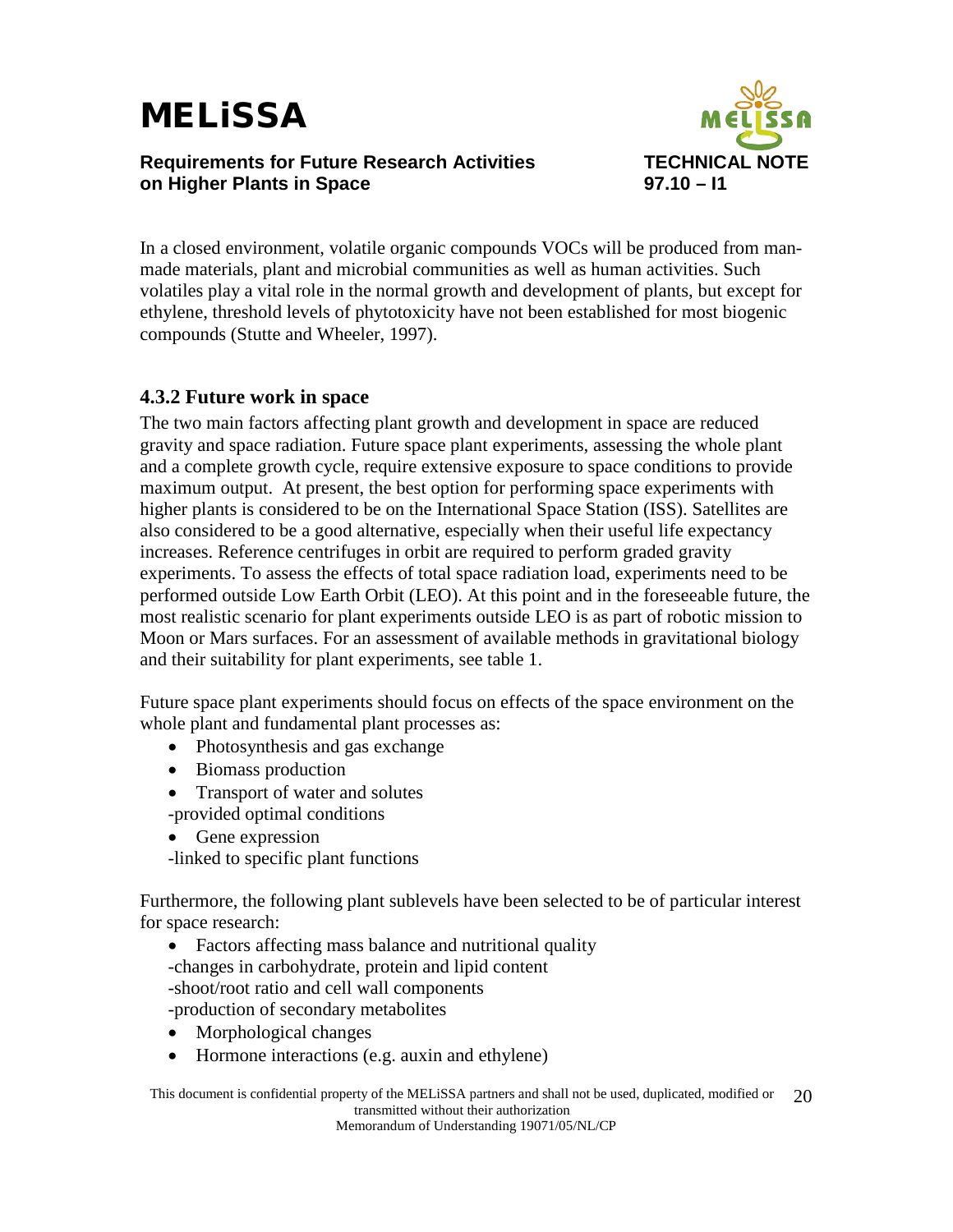### **Requirements for Future Research Activities on Higher Plants in Space**



-analysis of plant hormones will help to predict morphological changes and to assess plant health

• Chromosome aberrations and mutation frequency

The prioritised sublevels may change as the work process moves forward.

Natural low chronic exposure to space radiation, along with graded gravity generated by a centrifuge, will contribute to the understanding of the combined effects of radiation and gravity on higher plants. Plant experiments in space with several consecutive generations are required to study genome stability, pollination success and potential adaptation responses.

### <span id="page-20-0"></span>**5. Conclusions**

- Well controlled studies about effects of the space environment on plant physiological processes are scarce, and the available information is inconsistent and of varying quality
- Considerable work is required on food crops as well as on model plants
- A well-established field of research, satisfactory baseline data and knowledge for comparison of Earth and space conditions are prerequisites before proceeding to space experiments
- For better success and comparability on future research activities it is crucial to work with a standardised experimental design
- Proper ventilation and environmental control, along with monitoring of environmental conditions, are essential in plant growth facilities for space experiments
- With limited or no sample return in future missions to ISS, the Moon or Mars, remote sensing diagnosis of plant health will be required
- Development of hardware and sensor technology, for both ground-based activities and space applications, should be prioritized to complement research activities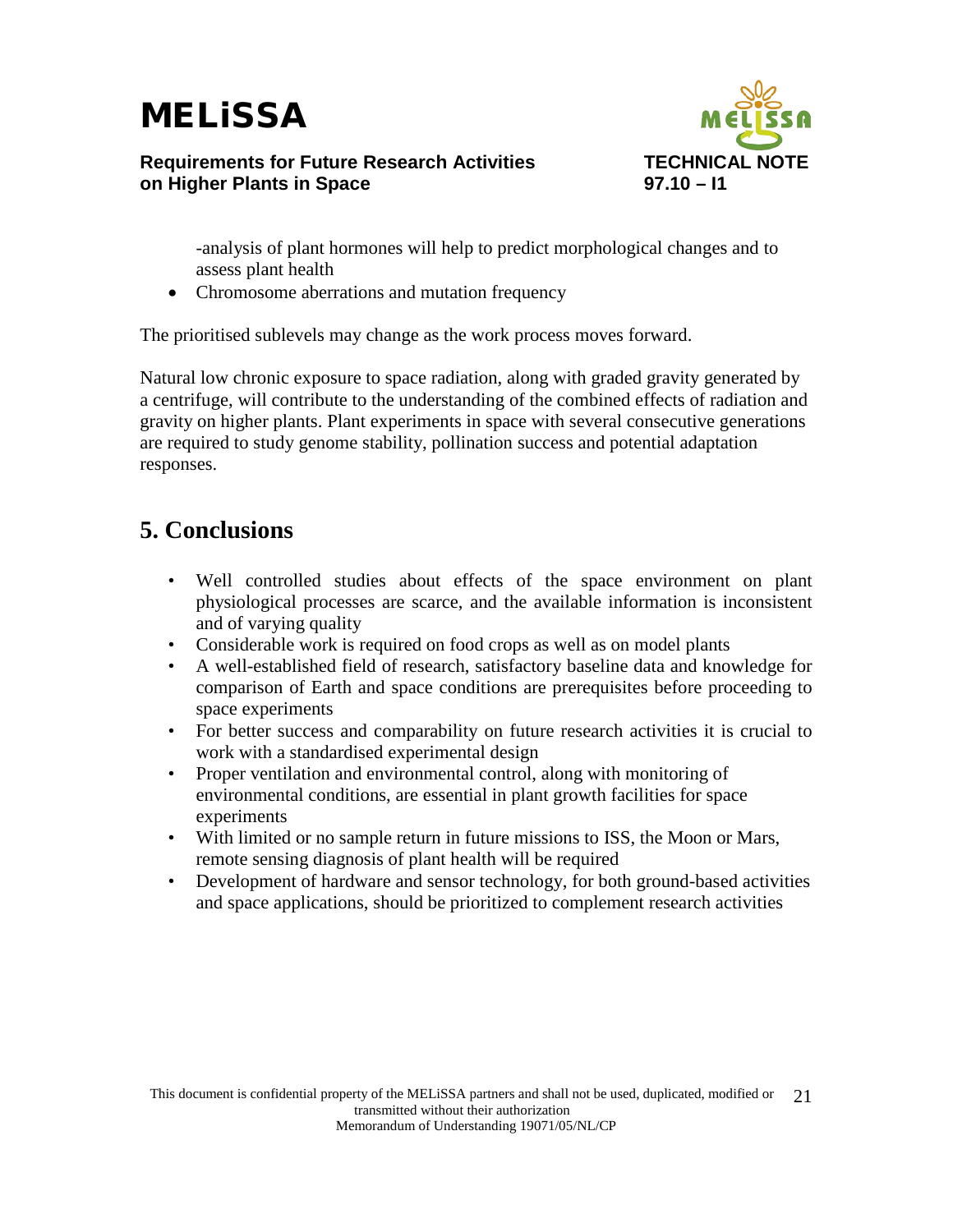**Requirements for Future Research Activities on Higher Plants in Space**



### <span id="page-21-0"></span>**6. References**

- 1. Allen, J., Bisbee, P. A., Darnell, R. L., Kuang, A., Levine, L. H., Musgrave, M. E. and van Loon, J. J. W. A. Gravity control of growth form in *Brassica rapa* and *Arabidopsis thaliana* (Brassicaceae): consequences for secondary metabolism. *American Journal of Botany* **96** (3), 652-660 (2009).
- 2. Belyavskaya, N. A. Biological effects due to weak magnetic fields on plants. *Advances in Space Research.* **34**, 1566-1574 (2004).
- 3. Bhaskaran, S. and Swaminathanan, M.S. Chromosome aberrations, changes in DNA content and frequency and spectrum of mutations induced by X-rays and neutrons in polyploids. *Radiation Botany* **1**, 166-174 (1961).
- 4. Binot, R. A., Tamponnet, C., and Lasseur, Ch. Biological life support for manned missions by ESA. *Advances in Space Research* **14** (11), 71-74 (1994).
- 5. Borst, A. G. and van Loon, J. J. W. A. Technology and developments for the random positioning machine, RPM. *Microgravity Science and Technology* **21**, 287-292 (2009).
- <span id="page-21-1"></span>6. Brader, G., Mikkelsen, M.D., Halkier, B.A. and Palva, E.T. Altering glucosinolate profiles modulates disease resistance in plants. Plant J 46, 758-767. (2006).
- 7. Brown, A. H., Dahl, A. O. and Chapman, D. K. Limitation on the use of the horizontal clinostat as a gravity compensator. *Plant Physiology* **58**, 127-130 (1976).
- 8. Brown, C. S., Sederoff, H. W., Davies, E., Ferl, R. J. and Stancovic, B. Plan(t)s for space exploration. *Plant Tropisms,* edited by Gilroy and Masson, Blackwell Publishing, Ames, Iowa, p.183-195 (2008).
- 9. Esnault, M.-A., Legue, F. and Chenal, Ch. Ionizing radiation: Advances in plant response. *Environmental and Experimental Botany* **68**, 231–237 (2010).
- 10. European User Guide to Low Gravity Platforms. UIC-ESA-UM-0001 (2005).
- 11. Ferl, R., Schuerger, A. C., Paul, A.-L., Dixon, M., Fulford, P. and McKay, C. Mars plant biology: a workshop report and recommendations for plant biology in the exploration era. *Habitation* **11** (1/2), 1-4 (2006).
- 12. Godia, F., Albiol, J., Montesinos, J. L., Pérez, J., Creus, N., Cabello, F., Mengual, X., Montras, A. and Lasseur, C. MELiSSA: a loop of interconnected bioreactors to develop life support in space. *Journal of Biotechnology* **99** (3), 319-330 (2002).
- 13. Hauslage, J., Waßer, K., Anken, R., Hoppe, S. and Hemmersbach, R. Clinostat vs random positioning machine – waltz meets rock'n roll. *Life in Space for Life on Earth* Conference. Trieste –Italy, June 2010. Abstract book. p. 140 (2010).
- 14. Hendrickx, L., De Wever, H., Hermans, V., Mastroleo, F., Morin, N., Wilmotte, A., Janssen, P., Mergeay, M. Microbial ecology of the closed artificial ecosystem MELiSSA (Micro-Ecological Life Support System Alternative): Reinventing and

This document is confidential property of the MELiSSA partners and shall not be used, duplicated, modified or transmitted without their authorization 22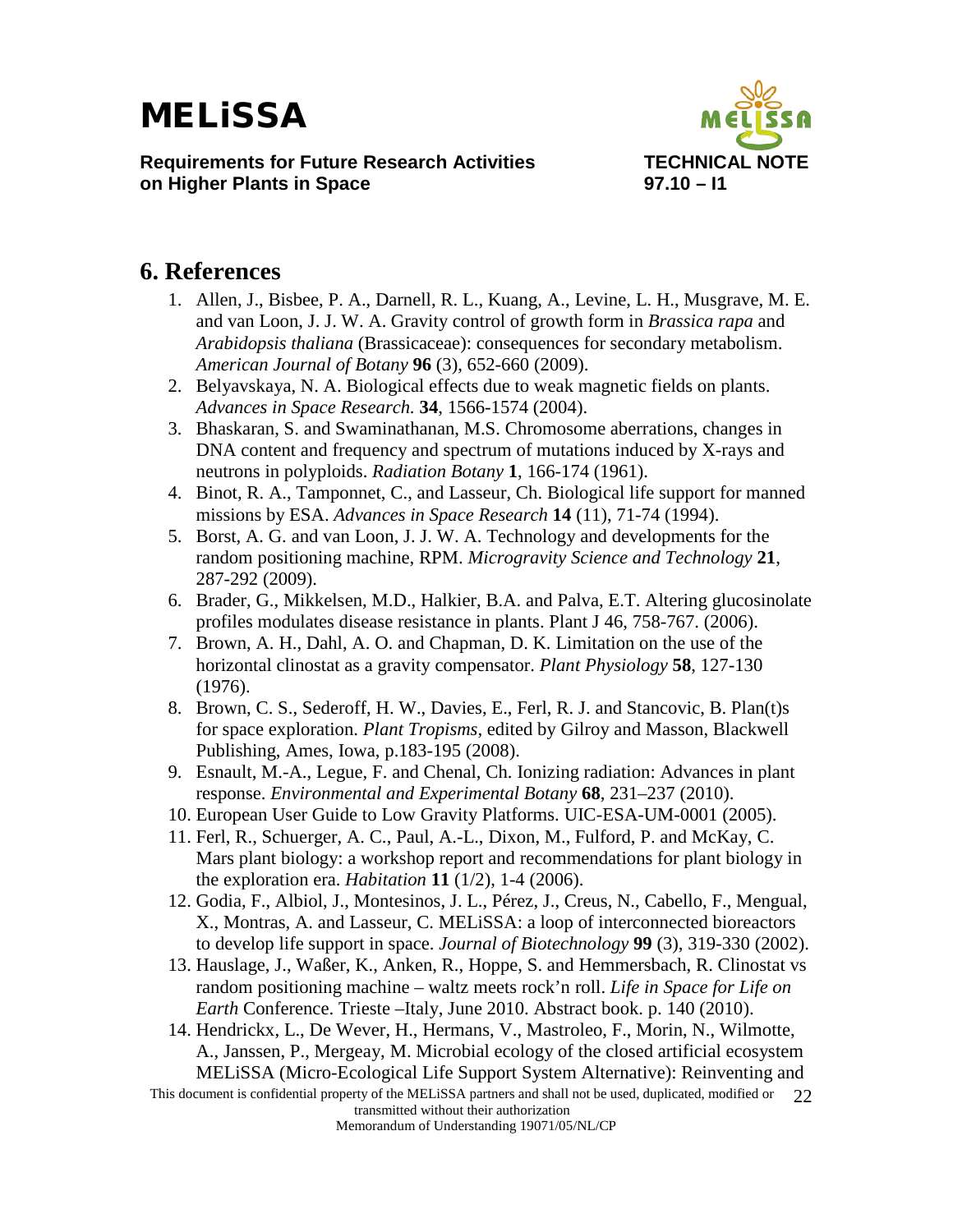### **Requirements for Future Research Activities on Higher Plants in Space**



compartmentalizing the Earth's food and oxygen regeneration system for longhaul space exploration missions. *Res. Microbiol*. **157**, 77-86 (2006).

- 15. Heyenga, A.G., Forsman, A., Stodieck, L.S., Hoehn, A., and Kliss, M. Approaches in the determination of plant nutrient uptake and distribution in space flight conditions. Life Sciences: Space Life Support Systems and the Lunar Farside Crater Saha, Proposal 26, 299-302 (2000).
- 16. Hoson, T., Saiki, M., Kamisaka, S. and Yamashita, M. Automorphogenesis and gravitropism of plant seedlings grown under microgravity conditions. *Advances in Space Research* **27**, 933-940 (2001).
- 17. Ivanova, T.N., Bercovich, Y.A., Mashinskiy, A.L., and Meleshko, G.I. The  $1<sup>st</sup>$  space vegetables have been grown in the SVET greenhouse using controlled environmental conditions. *Acta Astronaut*. **29**, 639-644 (1993).
- 18. Kissen, R., Rossiter, J. T. and Bones, A. M. The "mustard oil bomb": not so easy to assemble?! Localization, expression and distribution of the components of the myrosinase enzyme system. *Phytochemistry Reviews* **8** (1), 69-86 (2009).
- 19. Kitaya, Y., Kawai, M., Tsuruyama, J., Takahashi, H., Tani, A., Goto, E., Saito, T. and Kiyota, M. The effect of gravity on surface temperatures of plant leaves. *Plant Cell Environ.* **26**, 497-503 (2003).
- 20. Kovalchuk, O., Arkhipov, A, Barylyak, I., Karachov, I., Titov, V., Hohn, B. and Kovalchuk, I. Plants experiencing chronic internal exposure to ionizing radiation exhibit higher frequency of homologous recombination than acutely irradiated plants. *Mutation Research* **449**, 47–56 (2000).
- 21. Kovalchuk, I., Molinier, J., Yao, Y., Arkhipov, A. and Kovalchuk, O. Transcriptome analysis reveals fundamental differences in plant response to acute and chronic exposure to ionizing radiation. *Mutation Research* **624**, 101–113 (2007).
- 22. Kuang, A., Popova, A., McClure, G. and Musgrave, M. E. Dynamics of storage reserve deposition during *Brassica rapa* L. pollen and seed development in microgravity. *International Journal of Plant Sciences* **166** (1), 85-96 (2005).
- 23. Kuang, A., Xiao, Y., McClure, G. and Musgrave, M. E. Influence of microgravity on ultrastructure and storage reserves in seeds of *Brassica rapa* L. *Annals of Botany* **85**, 851-859 (2000).
- 24. Kursevich, N.V.T. and Travkin, M. P. Effects of weak magnetic fields on root growth and the respiration intensity in barley seedlings. *Effects of Natural and Weak Artificial Magnetic Fileds on Biological Objects* - Belgorod Teachers Training College Publishing Co, 104-106 (1973).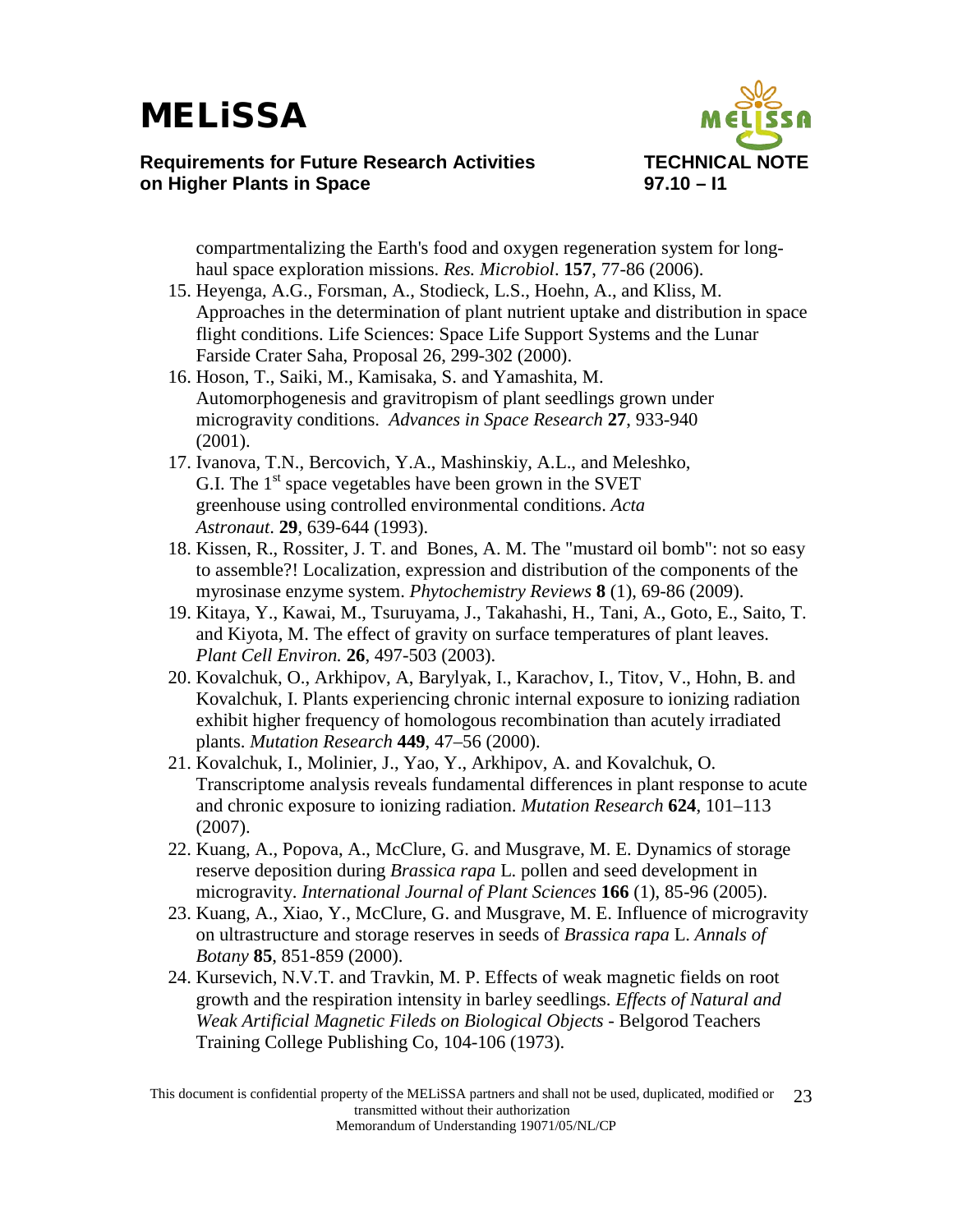**Requirements for Future Research Activities on Higher Plants in Space**



- 25. Levine, L.H., Levine, H.G., Stryjwski, E.C., Prima, V and Piastuch, W.C. Effect of spaceflight on isoflavonoid accumulation in etiolated soybean seedlings. *Journal of Gravitational Physiology* **8,** 21-27 (2001).
- 26. Liao, J., Liu, G., Monje, O, Stutte, G. W. and Porterfield, D. M. Induction of hypoxic root metabolism results from physical limitations in  $O_2$  bioavailability in microgravity. *Advances in Space Research* **34,** 1579-1584 (2004).
- 27. Marquit, J. D., Bates, S. C. Gushin V. I., Sychev, V. N., Levinskikh, M. A., Podolsky, I. G., Marchant, C. C. and Bingham, G. E. Testing crew responses to varied higher plant presentations in the Mars 500-day mission simulation. *Journal of Gravitational Physiology* **15**, 161-162 (2008).
- 28. [Merkys,](http://www.sciencedirect.com/science?_ob=RedirectURL&_method=outwardLink&_partnerName=27983&_origin=article&_zone=art_page&_linkType=scopusAuthorDocuments&_targetURL=http%3A%2F%2Fwww.scopus.com%2Fscopus%2Finward%2Fauthor.url%3FpartnerID%3D10%26rel%3D3.0.0%26sortField%3Dcited%26sortOrder%3Dasc%26author%3DMerkys,%2520A.J.%26authorID%3D6701540887%26md5%3D4e6f34315fafaa383a79ace732ce4d17&_acct=C000030078&_version=1&_userid=586462&md5=cbedfd961253ef959e84acf1d4983b84) A.J., [Laurinavičius](http://www.sciencedirect.com/science?_ob=RedirectURL&_method=outwardLink&_partnerName=27983&_origin=article&_zone=art_page&_linkType=scopusAuthorDocuments&_targetURL=http%3A%2F%2Fwww.scopus.com%2Fscopus%2Finward%2Fauthor.url%3FpartnerID%3D10%26rel%3D3.0.0%26sortField%3Dcited%26sortOrder%3Dasc%26author%3DLaurinavicius,%2520R.S.%26authorID%3D6603591977%26md5%3D88d626634b7f09cde32847435085e9a8&_acct=C000030078&_version=1&_userid=586462&md5=191bc2a4c67b5ccae248a7ed67cf24cf), R.S.and [Švegždienea,](http://www.sciencedirect.com/science?_ob=RedirectURL&_method=outwardLink&_partnerName=27983&_origin=article&_zone=art_page&_linkType=scopusAuthorDocuments&_targetURL=http%3A%2F%2Fwww.scopus.com%2Fscopus%2Finward%2Fauthor.url%3FpartnerID%3D10%26rel%3D3.0.0%26sortField%3Dcited%26sortOrder%3Dasc%26author%3DSvegzdiene,%2520D.V.%26authorID%3D6506467668%26md5%3Df407ccd7f5a8d2d01a6f478ed3670587&_acct=C000030078&_version=1&_userid=586462&md5=5fc953112f2576db469573aed8ec3b84) D.V. Plant growth, development and embryogenesis during Salyut-7 flight. *Advances in Space Research* **4** (10), 55-63 (1984).
- 29. Monje, O., Stutte, G. W. and Chapman, D. Microgravity does not alter (????)plant stand gas exchange of wheat at moderate light levels and saturating  $CO<sub>2</sub>$ concentration. *Planta* **222**, 336-345 (2005).
- 30. Musgrave, M. E., Kuang, A. and Matthews, S. W. Plant reproduction during spaceflight: importance of the gaseous environment. *Planta* **203**, 177-184 (1997).
- 31. Musgrave, M. E., Kuang, A., Brown, C. S. and Matthews, S. W. Changes in *Arabidopsis* leaf ultrastructure, chlorophyll and carbohydrate content during space flight depend on ventilation. *Annals of Botany* **81**, 503-512 (1998).
- 32. Musgrave, M. E., Kuang, A., Tuominen, L. K., Levine, L. H. and Morrow, R. C. Seed storage reserves and glucosinolates in *Brassica rapa* L. grown on the International Space Station. *International Journal of American Society for Horticultural Science* **130** (6), 848-856 (2005).
- 33. Nechitailo, G. and Gordeev, A. Effect of artificial electric field on plants grown under microgravity conditions. *Advances in Space Research* **28**, 629-631 (2001).
- 34. Nedukha, E. M. Possible mechanisms of plant cell wall changes at microgravity. *Advances in Space Research.* **17**, 37-45 (1996).
- 35. Nevzgodina, L. V., Maksimova, E. N. and Kaminskaya, E. V. Effects of prolonged exposure of lettuce seeds to HZE particles on orbital stations. *Advances in Space Research* **9**, 53-58 (1989).
- 36. Paul, A.-L., Daugherty, C. J., Bihn, E. A., Chapman, D. K., Norwood, K. L. L. and Ferl, R. J. Transgene expression patterns indicate that spaceflight affects stress signal perception and transduction in *Arabidopsis*. *Plant Physiology* **126**  (2), 613-621 (2001).
- 37. Porterfield, D. M., Barta, D. J., Ming, D. W., Morrow, R. C. and Musgrave, M. E. AstrocultureTM root metabolism and cytochemical analysis. *Advances in Space Research* **26**, 315-318 (2000).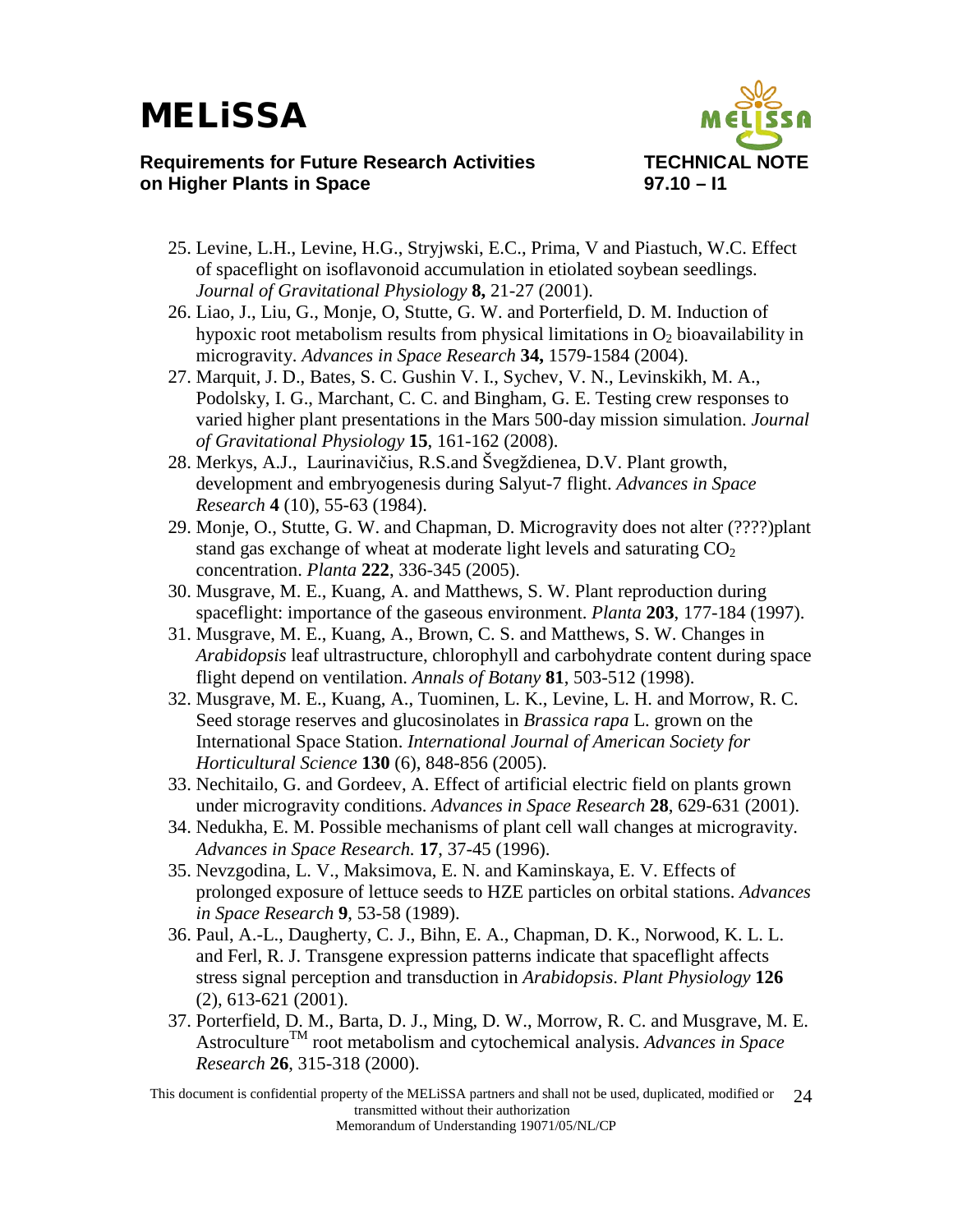### **Requirements for Future Research Activities on Higher Plants in Space**



- 38. Porterfield, D.M. The biophysical limitations in physiological transport and exchange in plants grown in microgravity. *J Plant Growth Regul* **21**, 177-190 (2002).
- 39. Poughon[,http://www.sciencedirect.com/science?\\_ob=ArticleURL&\\_udi=B6V3S-](http://www.sciencedirect.com/science?_ob=ArticleURL&_udi=B6V3S-4WXBMDC-2&_user=586462&_coverDate=12%2F15%2F2009&_rdoc=1&_fmt=high&_orig=search&_sort=d&_docanchor=&view=c&_acct=C000030078&_version=1&_urlVersion=0&_userid=586462&md5=b09ab194700ab97af0c273f29bd7dfa6#aff1#aff1)[4WXBMDC-](http://www.sciencedirect.com/science?_ob=ArticleURL&_udi=B6V3S-4WXBMDC-2&_user=586462&_coverDate=12%2F15%2F2009&_rdoc=1&_fmt=high&_orig=search&_sort=d&_docanchor=&view=c&_acct=C000030078&_version=1&_urlVersion=0&_userid=586462&md5=b09ab194700ab97af0c273f29bd7dfa6#aff1#aff1)

[2&\\_user=586462&\\_coverDate=12%2F15%2F2009&\\_rdoc=1&\\_fmt=high&\\_orig](http://www.sciencedirect.com/science?_ob=ArticleURL&_udi=B6V3S-4WXBMDC-2&_user=586462&_coverDate=12%2F15%2F2009&_rdoc=1&_fmt=high&_orig=search&_sort=d&_docanchor=&view=c&_acct=C000030078&_version=1&_urlVersion=0&_userid=586462&md5=b09ab194700ab97af0c273f29bd7dfa6#aff1#aff1) [=search&\\_sort=d&\\_docanchor=&view=c&\\_acct=C000030078&\\_version=1&\\_url](http://www.sciencedirect.com/science?_ob=ArticleURL&_udi=B6V3S-4WXBMDC-2&_user=586462&_coverDate=12%2F15%2F2009&_rdoc=1&_fmt=high&_orig=search&_sort=d&_docanchor=&view=c&_acct=C000030078&_version=1&_urlVersion=0&_userid=586462&md5=b09ab194700ab97af0c273f29bd7dfa6#aff1#aff1) [Version=0&\\_userid=586462&md5=b09ab194700ab97af0c273f29bd7dfa6 -](http://www.sciencedirect.com/science?_ob=ArticleURL&_udi=B6V3S-4WXBMDC-2&_user=586462&_coverDate=12%2F15%2F2009&_rdoc=1&_fmt=high&_orig=search&_sort=d&_docanchor=&view=c&_acct=C000030078&_version=1&_urlVersion=0&_userid=586462&md5=b09ab194700ab97af0c273f29bd7dfa6#aff1#aff1)

[aff1#aff1](http://www.sciencedirect.com/science?_ob=ArticleURL&_udi=B6V3S-4WXBMDC-2&_user=586462&_coverDate=12%2F15%2F2009&_rdoc=1&_fmt=high&_orig=search&_sort=d&_docanchor=&view=c&_acct=C000030078&_version=1&_urlVersion=0&_userid=586462&md5=b09ab194700ab97af0c273f29bd7dfa6#aff1#aff1) L., Farges, B., Dussap, C. G., Godia, F. and Lasseur Ch. Simulation of the MELiSSA closed loop system as a tool to define its integration strategy. *Advances in Space Research* **44** (12), 1392-1403 (2009).

- 40. Reall, A., Sundell-Bergman, S., Knowles,J. F., Woodhead, D. S., and Zinger. I. Effects of ionising radiation exposure on plants, fish and mammals: relevant data for environmental radiation protection. *Journal of Radiological Protection* **24**, A123–A137 (2004).
- 41. Schwarzenberg, M., Pippia, P., Meloni, M. A., Cossu, G., Cogoli-Greuter, M. and Cogoli, A. Signal transduction in T lymphocytes - A comparison of the data from space, the free fall machine and the random positioning machine. *Advances in Space Research* **24**, 793-800 (1999).
- 42. Soga, K., Wakabayashi, K., Kamisaka, S. & Hoson, T. Stimulation of elongation growth and xyloglucan breakdown in *Arabidopsis* hypocotyls under microgravity conditions in space. *Planta* **215** (6), 1040-1046 (2002).
- 43. Stancović, B. A plant space odyssey. *Trends in Plant Science* **6** (12), 591-593 (2001).
- 44. Stout, S. C., Porterfield, D. M., Briarty, L. G., Kuang, A. and Musgrave, M. E. Evidence of root zone hypoxia in *Brassica rapa* L. grown in microgravity. *International Journal of Plant Sciences* **162**, 249-255 (2001).
- 45. Stutte, G. W., Monje, O., Goins, G. D. and Tripathy, B. C. Microgravity effects on thylakoid, single leaf, and whole canopy photosynthesis of dwarf wheat. *Planta* **223**, 46-56 (2005).
- 46. Stutte, G.W., and Wheeler, R.M. Accumulation and effect of volatile organic compounds in closed life support systems. In: Wheeler, R.M., Garland, J.L., Tibbitts, T.W., Nielsen, S.S., Michell, C.A. (Eds.), Life Sciences: Life Support Systems Studies-I. Pergamon Press Ltd, Oxford, pp. 1913-1922. (1997).
- 47. Sychev, V.N., Shepelev, E.Y., Meleshko, G.I., Gurieva, T.S., Levinskikh, M.A., Podolsky, I.G., Dadasheva, O.A. and Popov, V.V. Main characteristics of biological components of developing life support system observed during the experiments aboard orbital complex MIR. In: Nelson, M. (Ed.), *Space Life*